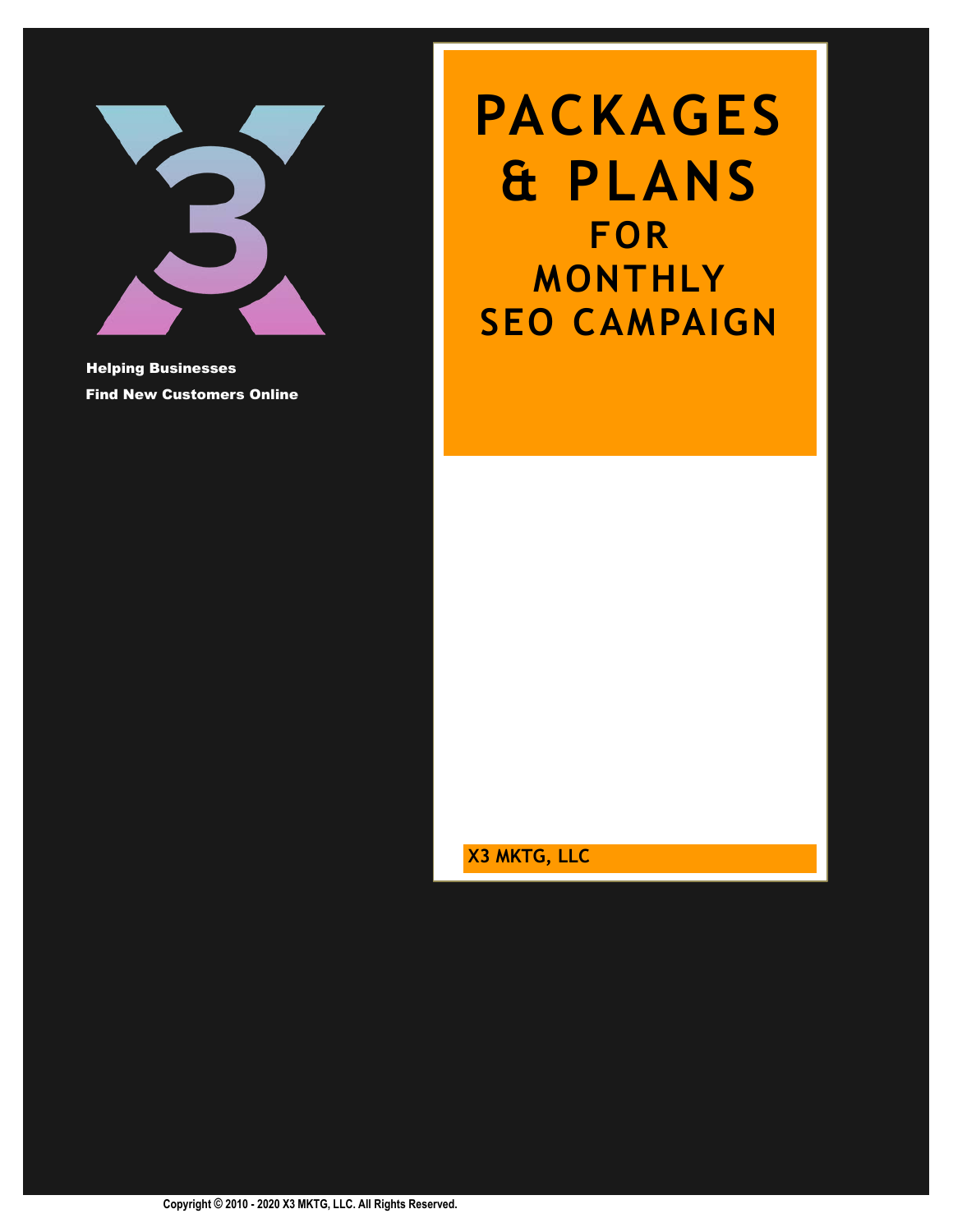### **Hello,**

This is proposal for running monthly SEO campaigns for improving the organic search rankings of your websites in Google. Please see the details below and should you have questions, please do not hesitate to ask.

# **Scope of Service: Summary**

- 1. Keyword Research and Selection of Target Keywords
- 2. Reputation Enhancement with Optimized Press Releases
- 3. Penalty Diagnosis
- 4. Content Creation (Press releases, onsite blogposts, guestposts, and articles)
- 5. Onsite Optimization
	- a. Onsite SEO audit and changes at the beginning of the project and when needed
	- b. Onsite Blogging (recurs each month)
- 6. Offsite Optimization (Creation of inbound links from 10 different sources)
- 7. Local SEO
- 8. Google Analytics Dashboards Setup
- 9. Security Audit (on select optimization plans)
- 10. Video SEO (on select optimization plans)
- 11. Link Audit (on select optimization plans)
- 12. Mobile SEO (on select optimization plans)
- 13. Ranking and Link Building Reports

# **Scope of Service: Details**

Please see the table below for details of Scope of Service and select your monthly SEO Plan: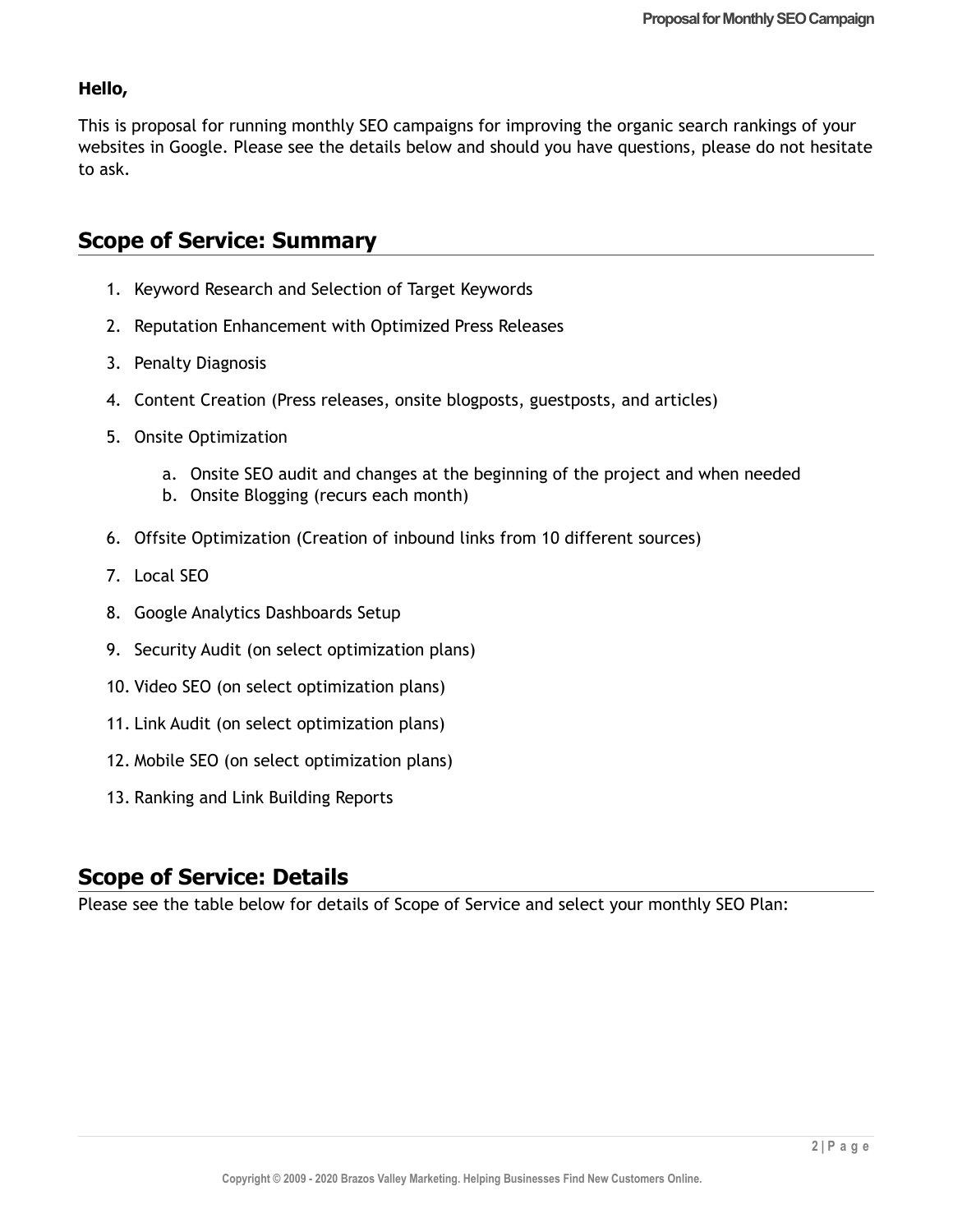# **Select Your Monthly SEO Plan:**

| <b>Optimization Plan <math>\rightarrow</math></b>                                                                                                                                                                            | <b>Standard</b>                                                                                                                                                                       | <b>Superior</b>                  | <b>Ultimate</b>                                                                   |  |
|------------------------------------------------------------------------------------------------------------------------------------------------------------------------------------------------------------------------------|---------------------------------------------------------------------------------------------------------------------------------------------------------------------------------------|----------------------------------|-----------------------------------------------------------------------------------|--|
| 1.                                                                                                                                                                                                                           | <b>Target Keywords</b>                                                                                                                                                                |                                  |                                                                                   |  |
| <b>Number of Target Keywords</b>                                                                                                                                                                                             | 10                                                                                                                                                                                    | 20                               | 60                                                                                |  |
| <b>Keyword Research and Selection of Target Keywords</b><br>2.                                                                                                                                                               |                                                                                                                                                                                       |                                  |                                                                                   |  |
| <b>Keyword Research</b><br>(If you already do not have a set of target keywords.)                                                                                                                                            | $\sqrt{ }$                                                                                                                                                                            | $\sqrt{ }$                       | $\sqrt{}$                                                                         |  |
| <b>Keyword Selection Help</b><br>Not selecting the right target keywords can sabotage<br>your SEO campaign even before it starts. We will be<br>happy to help you select the right target keywords for<br>your SEO campaign. | $\sqrt{}$                                                                                                                                                                             | $\sqrt{}$                        | $\sqrt{}$                                                                         |  |
| <b>Reputation Enhancement with Optimized Press Releases</b><br>3 <sub>1</sub>                                                                                                                                                |                                                                                                                                                                                       |                                  |                                                                                   |  |
| <b>SE Reputation Building 3.5</b>                                                                                                                                                                                            | <b>Standard</b><br>(10 Keywords)                                                                                                                                                      | <b>Superior</b><br>(20 Keywords) | <b>Ultimate</b><br>(60 Keywords)                                                  |  |
| <b>Press Release Syndication</b><br>One PR per month. Optimized press releases written<br>by native English writers in the USA and Canada for                                                                                | $\sqrt{ }$                                                                                                                                                                            | $\sqrt{ }$                       | $\sqrt{ }$                                                                        |  |
| a wider coverage in online media. Distribution via<br>PRWeb.com's Premium syndication service. More<br>details here: http://service.prweb.com/pricing/compare-<br>packages/ (\$369 value)                                    | Number of links generated by a press release is unpredictable. It depends on a<br>geography. We have seen PRs generating somewhere between 2 and 200 links,<br>which is a wide range. |                                  | variety factors such as newsworthiness of the PR, your business niche, and target |  |
| 4.                                                                                                                                                                                                                           | <b>Penalty Diagnosis</b>                                                                                                                                                              |                                  |                                                                                   |  |
|                                                                                                                                                                                                                              |                                                                                                                                                                                       |                                  |                                                                                   |  |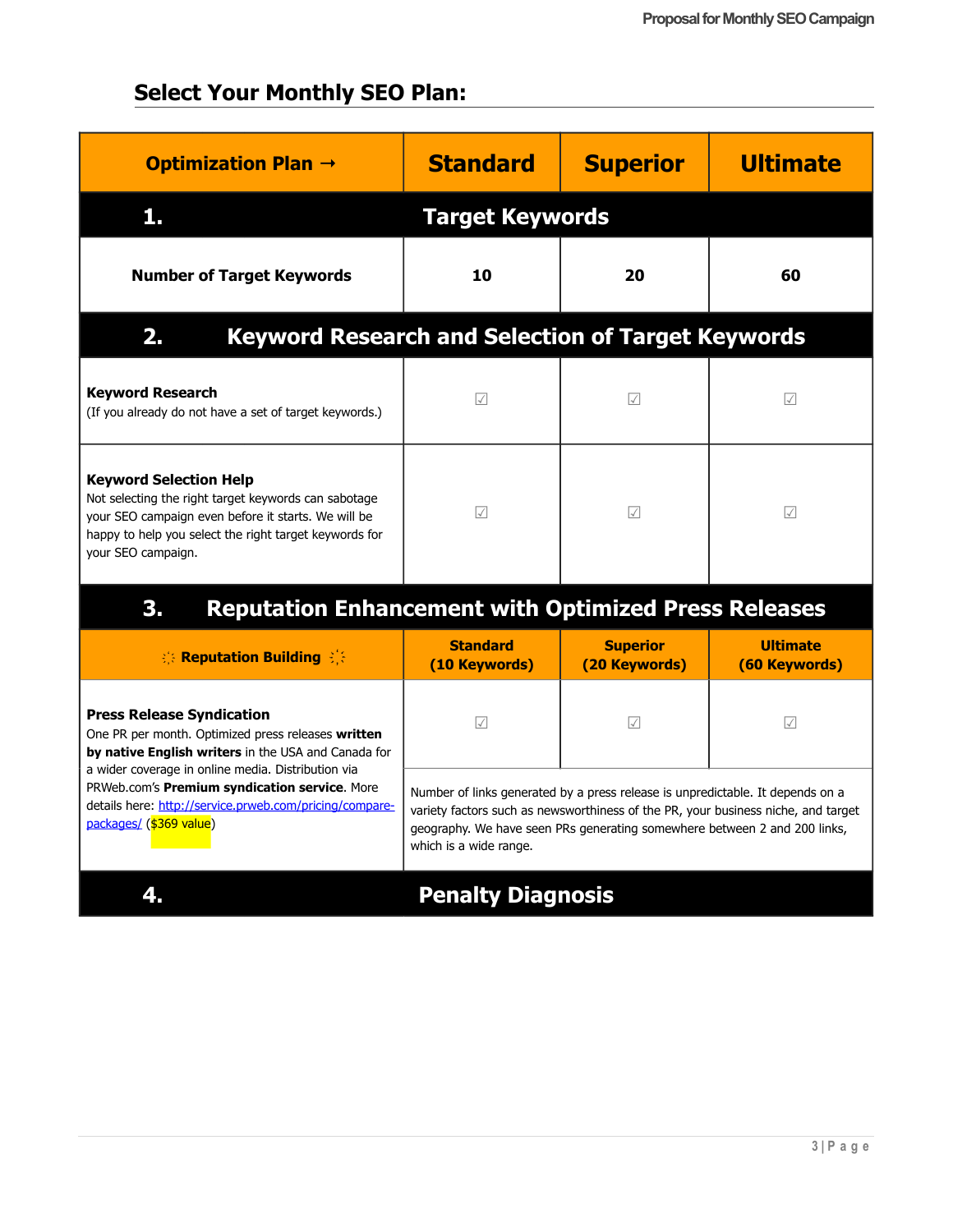| <b>Algorithmic Penalties</b><br>We will find out if any algorithm change by Google hit<br>your website negatively. If we are reasonably confident<br>about the type of algorithm change that impacted the<br>site's rankings and traffic, we will take corrective<br>measures.<br>Please note that if onsite or offsite issues triggered the<br>penalty prior to signing up with us, you will need to<br>work with your previous service provider to resolve the<br>issues, as most of the time only they will be able to<br>undo what was done while the site was under their<br>control.                                                     | $\sqrt{2}$                       | $\sqrt{}$                        | $\sqrt{2}$                       |
|------------------------------------------------------------------------------------------------------------------------------------------------------------------------------------------------------------------------------------------------------------------------------------------------------------------------------------------------------------------------------------------------------------------------------------------------------------------------------------------------------------------------------------------------------------------------------------------------------------------------------------------------|----------------------------------|----------------------------------|----------------------------------|
| <b>Manual Penalties</b><br>We will find out if your site was manually penalized, if<br>information regarding this available in Google Search<br>Console account of the site. If the penalty was imposed<br>due to onsite issues, we will take corrective measures to<br>try and get the penalty lifted, including filing the<br>Reconsideration Request with Google.<br>Please note that if offsite issues that triggered the<br>penalty prior to signing up with us, clients will need to<br>work with their previous service provider to resolve the<br>issues, as most of the time only they will be able to<br>undo what was done by them. | $\sqrt{2}$                       | $\sqrt{}$                        | $\sqrt{ }$                       |
| 5.<br>(Original Content. Absolutely No Plagiarism, Content Spinning, Other Shortcuts or Gimmicks.)                                                                                                                                                                                                                                                                                                                                                                                                                                                                                                                                             | <b>Content Creation</b>          |                                  |                                  |
| <b>Content Creation ↓</b>                                                                                                                                                                                                                                                                                                                                                                                                                                                                                                                                                                                                                      | <b>Standard</b><br>(10 Keywords) | <b>Superior</b><br>(20 Keywords) | <b>Ultimate</b><br>(60 Keywords) |
| <b>Press Releases</b><br>Press releases are written by native English writers in<br>Canada and the US and will be sent for your approval<br>before they are syndicated via PRWeb's Premium<br>Syndication Service.                                                                                                                                                                                                                                                                                                                                                                                                                             | 1                                | 2                                | 2                                |
| <b>Blogposts for Your Blog</b><br>Blogposts are weaved around target keywords and<br>there is absolutely no keyword stuffing. Posts are<br>published on your blog each month. Blogposts will be<br>sent for your review and approval before they are<br>published on your blog.<br>PS: We will install and optimize a self-hosted Wordpress<br>blog on your site (free of cost) if there is none provided<br>the CMS of the site allows us to do so.                                                                                                                                                                                           | 2                                | 4                                | 6                                |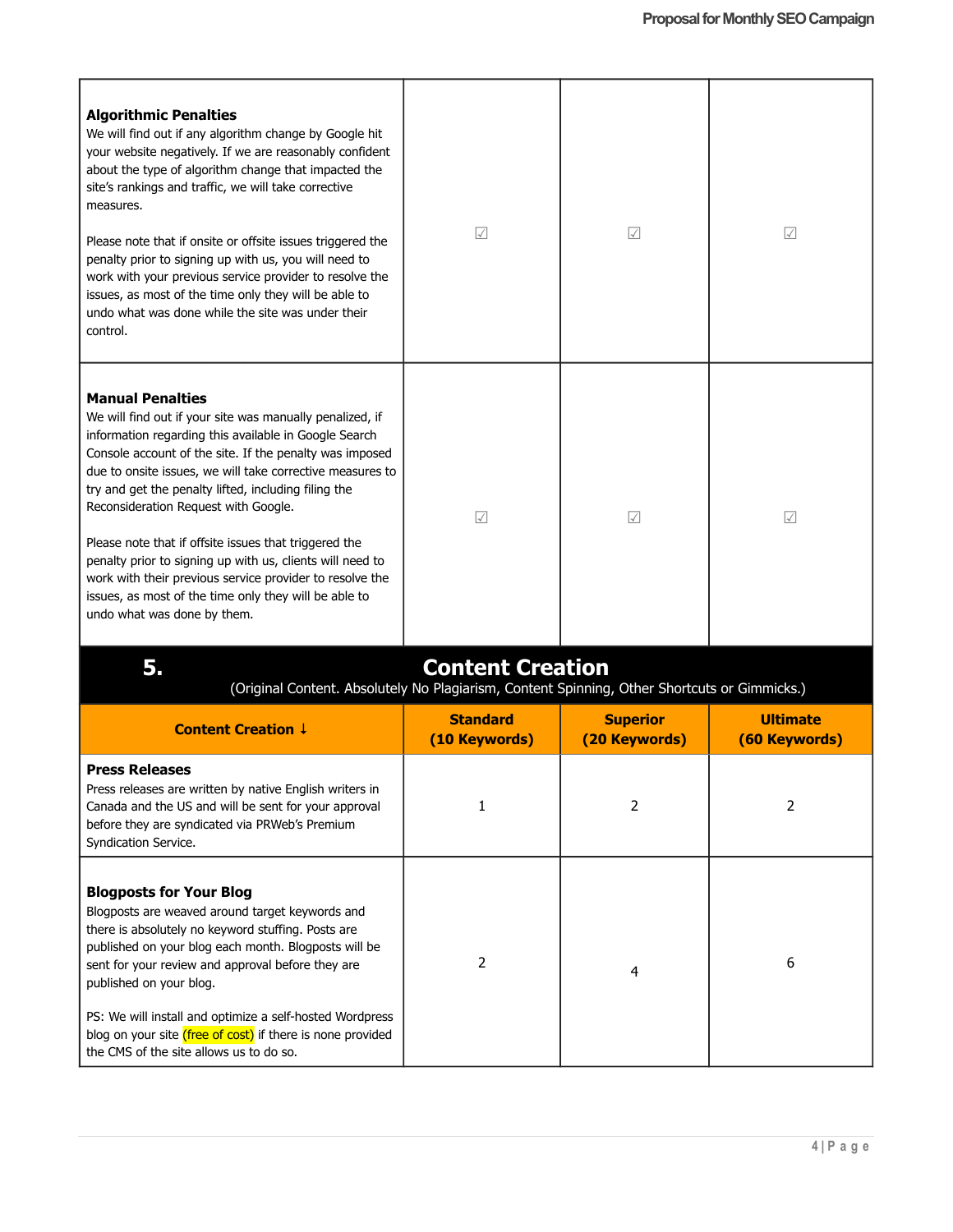| <b>Content for Guest Blogging</b><br>Guest posts are sent to third-party bloggers for creating<br>links from blogs relevant to your niche. Guest blogging<br>opportunities are *scarce*. We will make every attempt<br>to get links from quest posts by publishing them on<br>third-party blogs each month, but there is no quarantee<br>of success. |                            | 4 | 6  |
|------------------------------------------------------------------------------------------------------------------------------------------------------------------------------------------------------------------------------------------------------------------------------------------------------------------------------------------------------|----------------------------|---|----|
| <b>Content for Article Marketing</b><br>Articles are weaved around target keywords, but there<br>is no keyword stuffing. Articles are posted on external<br>blogs, Web 2.0 sites, and article directories.                                                                                                                                           |                            | 8 | 12 |
| 6                                                                                                                                                                                                                                                                                                                                                    | <b>Onsite Optimization</b> |   |    |

# Foundation Stone of Your Site's Organic Rankings. We Go Farther Than Just Cosmetic Onsite SEO.

Comprehensive site-wide audit and optimization. Page-specific optimization of target landing pages at the beginning of project. Recurs each month thereafter.

Depending on technical feasibility or constraints posed by your website's CMS, some of the onsite SEO steps mentioned below may not be possible to implement on the site. It's important to mention here that implementing all the onsite SEO steps mentioned below isn't necessary for high rankings. It's the combination of common sense onsite SEO and link building that helps in ranking high in search engines.

# **Onsite Optimization**

# **6(A). Ensuring Compliance with Google's Panda Algorithm**

Google's Panda filter, now a part of its real-time algorithm, attempts to prevent low quality sites / pages from ranking high in its search results. If Panda finds "enough" low quality pages on your site, it will sink the rankings of the whole site and not just low quality pages.

Just as safe driving is essential to reaching destination, avoiding getting hit by Panda or rescuing the site if it's already hit is essential to achieving higher rankings.

Staying in the good books of Panda is so important that we will start your SEO campaign with a compressive onsite audit aimed at discovering and addressing any quality issues. Thereafter, our monthly audits will make sure that the site continues to stay in compliance with Panda.

| <b>Protection from Panda ↓</b>         | <b>Standard</b><br>(10 Keywords) | <b>Superior</b><br>(20 Keywords) | <b>Ultimate</b><br>(60 Keywords) |
|----------------------------------------|----------------------------------|----------------------------------|----------------------------------|
| <b>Onsite Duplicate Content Issues</b> | $\sqrt{}$                        | $\sqrt{}$                        | $\sqrt{}$                        |
| <b>Onsite Thin Content Issues</b>      | $\sqrt{}$                        | $\sqrt{}$                        | $\sqrt{}$                        |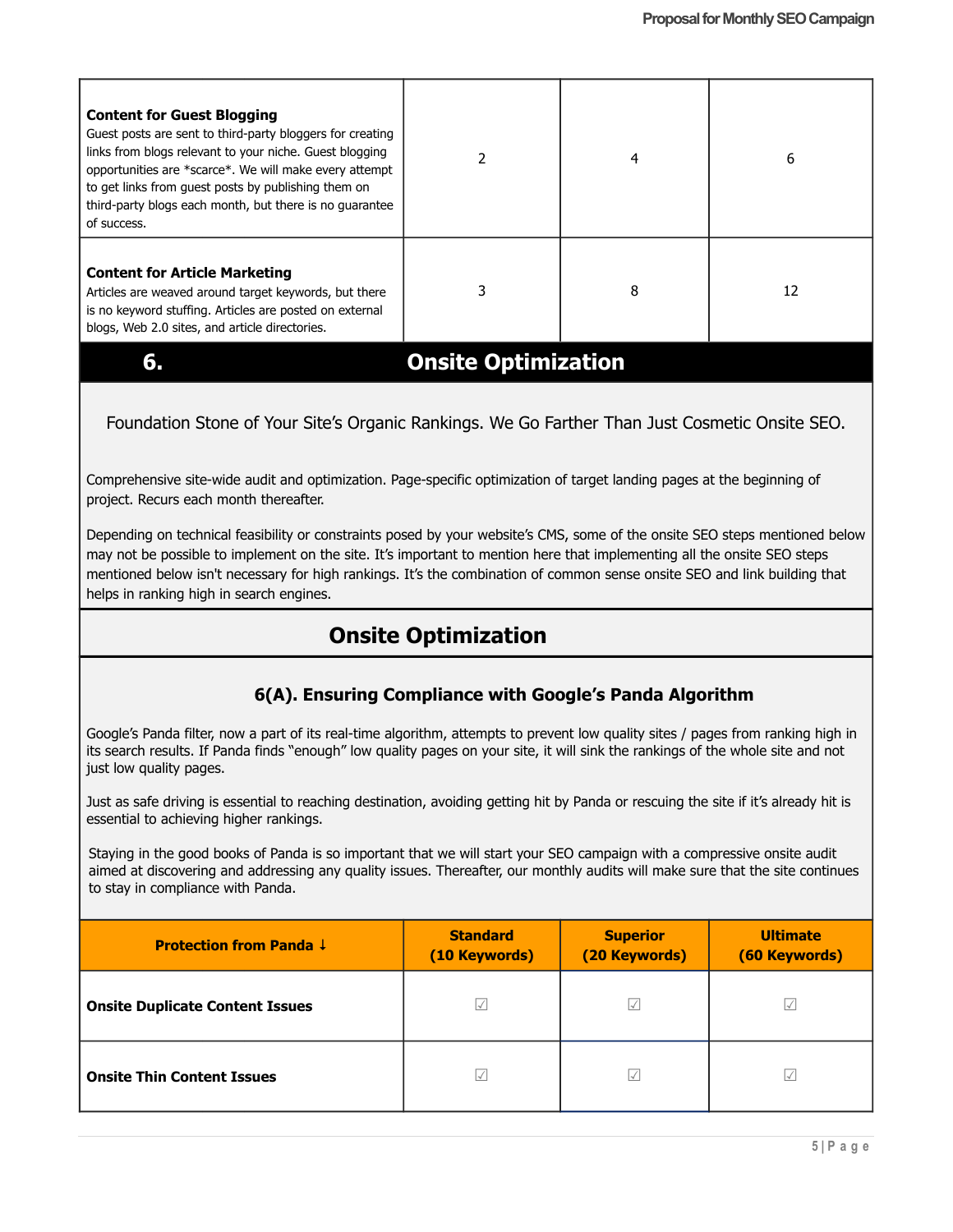| Identification and Removal of Spun /<br>Automated / Boilerplate / Aggregated<br><b>Content</b>                                                                                                                                                                                                                                                                             | $\sqrt{}$  | $\sqrt{}$  | $\sqrt{}$            |
|----------------------------------------------------------------------------------------------------------------------------------------------------------------------------------------------------------------------------------------------------------------------------------------------------------------------------------------------------------------------------|------------|------------|----------------------|
| <b>Offsite or Cross-Domain Duplicate Content</b><br><b>Issues</b>                                                                                                                                                                                                                                                                                                          | $\sqrt{}$  | $\sqrt{}$  | $\sqrt{}$            |
| <b>Removal of Irrelevant Content</b><br>Believe it or not, it's a real problem.<br>If your website ever participated in content swaps,<br>guest blogging schemes in the past, there is some<br>chance that content added in the past wasn't relevant<br>to your website's theme. If we discover such content<br>during our audit of the site, we will mercilessly cull it. | $\sqrt{}$  | $\sqrt{ }$ | $\sqrt{ }$           |
| <b>Deletion of Irrelevant Links</b><br>Though reciprocal linking is fast approaching its<br>deathbed, it refuses to die. Reciprocal link exchange<br>oftentimes results in addition of obviously irrelevant<br>links. If we find such links on your website, we will<br>show no mercy when removing them.                                                                  | $\sqrt{}$  | $\sqrt{}$  | $\sqrt{}$            |
| <b>Discovery and Removal of 404 Error Pages</b>                                                                                                                                                                                                                                                                                                                            | $\sqrt{}$  | $\sqrt{}$  | $\sqrt{\phantom{a}}$ |
| <b>Finding and Fixing Broken Links</b>                                                                                                                                                                                                                                                                                                                                     | $\sqrt{}$  | $\sqrt{ }$ | $\sqrt{}$            |
| <b>Removal of Excessive Call-to-Action</b><br>We will reduce the frequency of call-to-actions if we find<br>too many occurrences of it during our audit.                                                                                                                                                                                                                   | $\sqrt{}$  | $\sqrt{}$  | $\sqrt{}$            |
| <b>Addition of "Trust" Pages to the Site</b><br>If privacy policy and copyright notice are already not on<br>your website, we will add them. Adding these pages to<br>your site is not only good for SEO, it also improves<br>quality score for landing pages if you run PPC ads in<br>Google AdWords.                                                                     | $\sqrt{}$  | $\sqrt{}$  | $\sqrt{\phantom{a}}$ |
| De-optimization of Website if the Previous<br>SEO Provider Over-optimized the Website<br>If your website was over-optimized by your previous<br>SEO provider, we will make the necessary changes on it<br>to avoid Google's over-optimization or web spam<br>penalty.                                                                                                      | $\sqrt{ }$ | $\sqrt{}$  | $\sqrt{ }$           |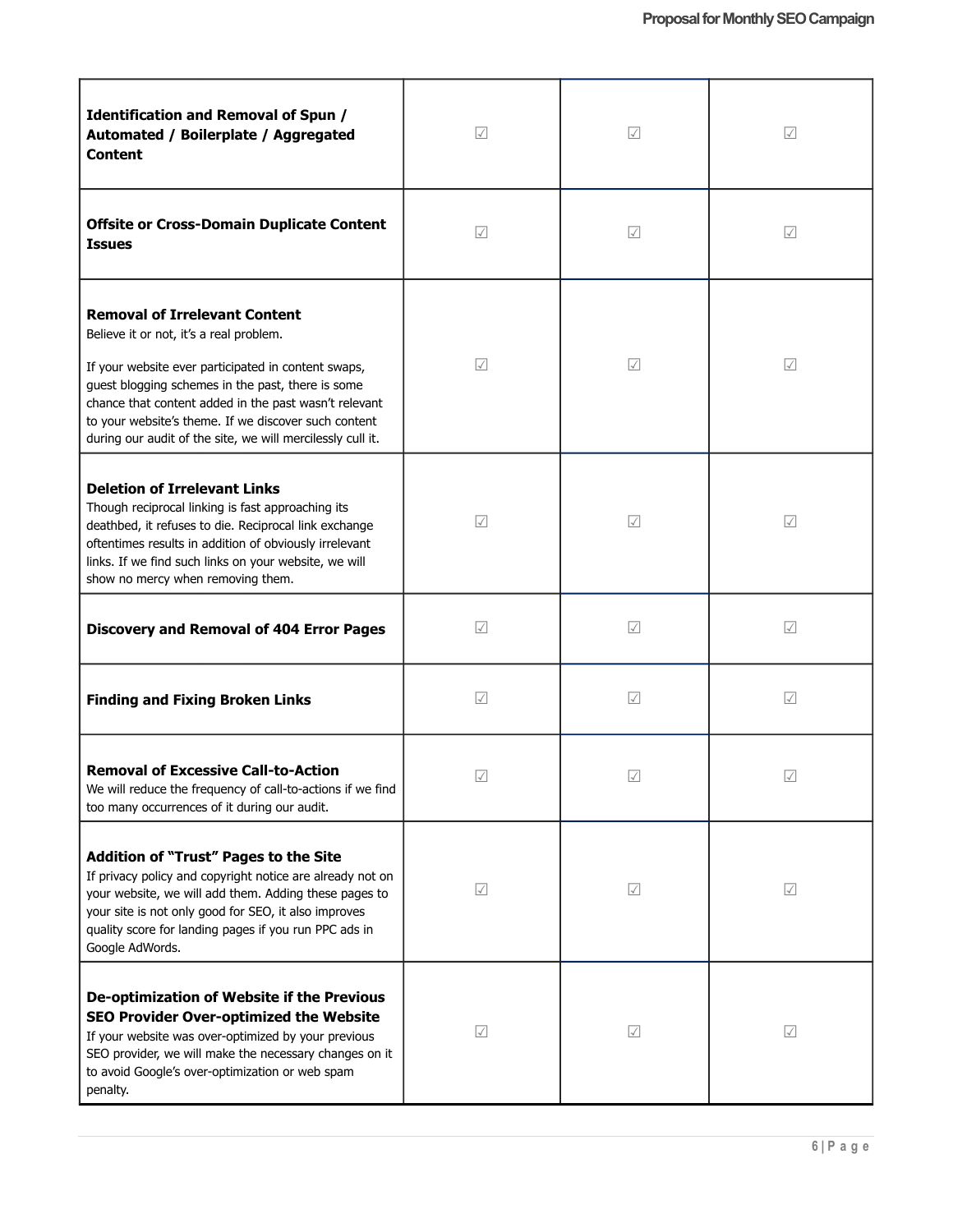# **6(B). Content Optimization**

Content was, is, and will Continue to be King

Content optimization makes your existing content work harder for you by pulling traffic for your target keywords. We will thoughtfully optimize content on landing pages for target keywords. If there is no content on landing pages or if the existing content isn't likely to help, we will provide recommendations for content addition.

| <b>Content Optimization Details ↓</b>                                                                                                                                                                                                                                                                                                                                                                                                                                                                                                                                                                                                                                                              | <b>Standard</b><br>(10 Keywords) | <b>Superior</b><br>(20 Keywords) | <b>Ultimate</b><br>(60 Keywords) |
|----------------------------------------------------------------------------------------------------------------------------------------------------------------------------------------------------------------------------------------------------------------------------------------------------------------------------------------------------------------------------------------------------------------------------------------------------------------------------------------------------------------------------------------------------------------------------------------------------------------------------------------------------------------------------------------------------|----------------------------------|----------------------------------|----------------------------------|
| <b>Keyword-Landing Page Mapping</b>                                                                                                                                                                                                                                                                                                                                                                                                                                                                                                                                                                                                                                                                | $\sqrt{ }$                       | $\sqrt{}$                        | $\sqrt{}$                        |
| <b>Page Title Optimization</b>                                                                                                                                                                                                                                                                                                                                                                                                                                                                                                                                                                                                                                                                     | $\sqrt{ }$                       | $\sqrt{}$                        | $\sqrt{ }$                       |
| <b>Meta Description Optimization</b><br>Meta descriptions are not a ranking factor, but they tend<br>to impact click through rate (CTR) from search engine<br>result pages (SERPs). We optimize meta descriptions of<br>target landing pages to improve CTR from SERPs for<br>better quality of traffic.                                                                                                                                                                                                                                                                                                                                                                                           | $\sqrt{\phantom{a}}$             | $\sqrt{}$                        | $\sqrt{}$                        |
| <b>Deletion of Meta Keyword Tags</b><br>Meta keywords are not taken into account for ranking<br>webpages by Google. Rather, Google is likely to penalize<br>web pages for spam if the meta keyword tag contains<br>irrelevant keywords. We, therefore, delete meta<br>keywords.                                                                                                                                                                                                                                                                                                                                                                                                                    | $\sqrt{ }$                       | $\sqrt{}$                        | $\sqrt{ }$                       |
| <b>Content Optimization</b><br>Smart inclusion of target keywords in existing on-page<br>content of landing pages without compromising the soul<br>of the copy. This is done carefully. Very carefully.                                                                                                                                                                                                                                                                                                                                                                                                                                                                                            | $\sqrt{ }$                       | $\sqrt{}$                        | $\sqrt{}$                        |
| <b>Recommendations for Content Addition</b><br>To state the obvious, content continues to be king.<br>If your website doesn't have landing pages suitable for<br>your campaign's target keywords, we will let you know.<br>If the keywords have suitable landing pages, but the<br>content on them lacks focus or is too short to be of any<br>consequence for SEO, we will let you know that too.<br>Content addition is best done by business owners, as<br>they know their business and target audience like back<br>of their hands. We will let you know what needs to be<br>done for each keyword to help you work with your team<br>or content writer for content addition on landing pages. | $\sqrt{ }$                       |                                  | $ \mathcal{A} $                  |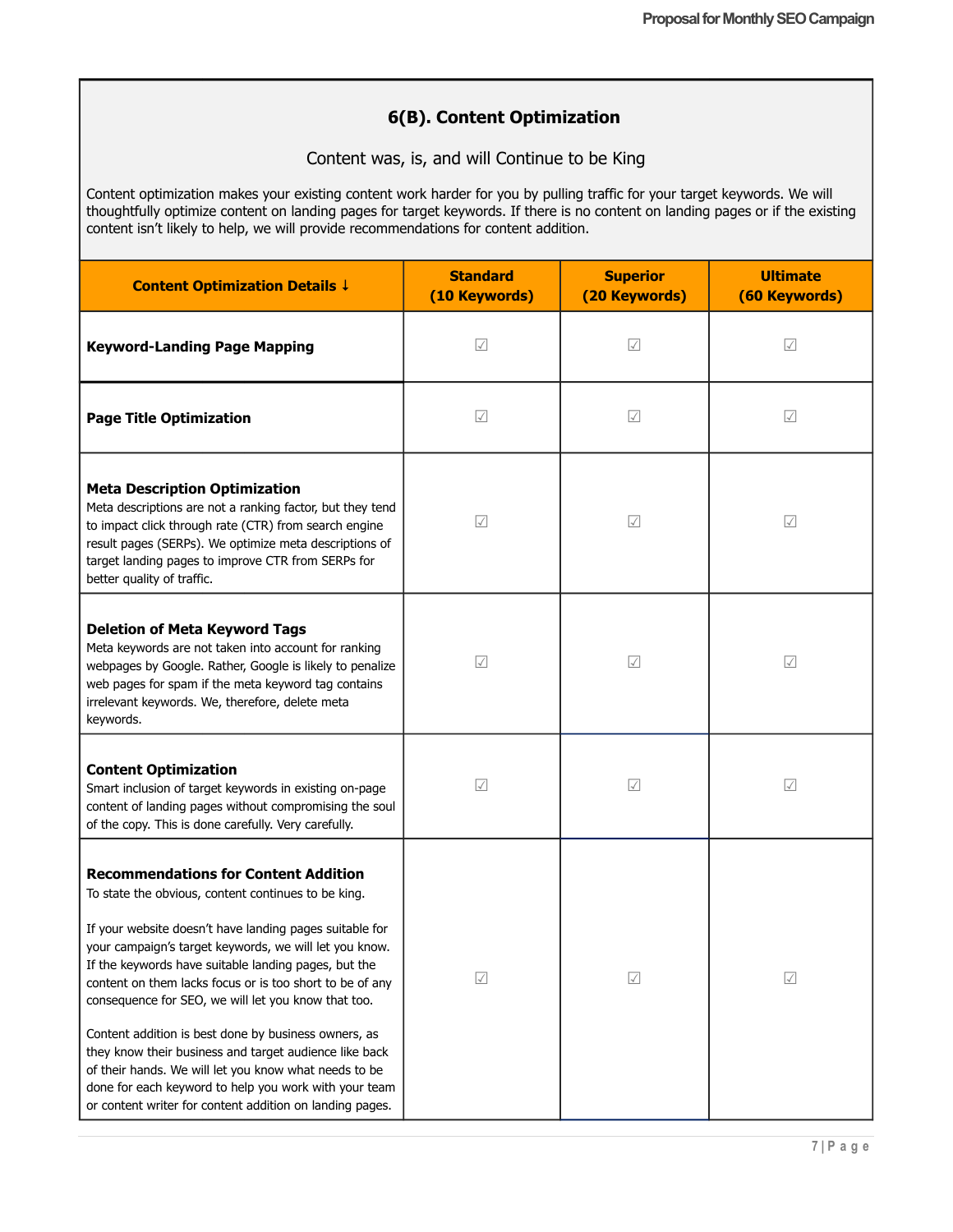| <b>Image ALT Tag Optimization</b>                                                                                                                                                                                                                                                                                                                                         | $\sqrt{}$  | $\sqrt{}$ | $\prec$   |
|---------------------------------------------------------------------------------------------------------------------------------------------------------------------------------------------------------------------------------------------------------------------------------------------------------------------------------------------------------------------------|------------|-----------|-----------|
| H1 / H2 Heading Tag Optimization<br>Page headings are important for readability and<br>conversion. Unnatural insertion of keywords can put off<br>your prospects and prompt them to leave your website<br>even before they start navigating it. Careful optimization<br>of headings tags is important not only for readability<br>and conversion but also for your brand. | $\sqrt{ }$ | $\sqrt{}$ | $\sqrt{}$ |
| <b>Internal Linking Improvement</b>                                                                                                                                                                                                                                                                                                                                       | $\sqrt{}$  | $\sqrt{}$ | $\sqrt{}$ |
| <b>Link Anchor Text Optimization</b>                                                                                                                                                                                                                                                                                                                                      | $\sqrt{}$  | $\sqrt{}$ | $\sqrt{}$ |
| <b>Linking out with Co-citation Links</b><br>Linking out judiciously to on-topic, authority pages<br>helps rankings of the pages giving out links. We will<br>provide co-citation links from on-page content where it<br>makes sense.                                                                                                                                     | $\sqrt{}$  | $\sqrt{}$ | $\sqrt{}$ |

# **6(C). Technical Onsite SEO**

The Stuff that Could Seriously Hamper Your Site's Organic Rankings, if Left Unaddressed

PageRank, Structured Data, Canonicals, Search Bots, Robots File, XML, HTML, 301, 302, 404, and Their Cousins. We eat, drink, play, and sleep with them - six days a week.

| Technical SEO Plan ↓                            | <b>Standard</b><br>(10 Keywords) | <b>Superior</b><br>(20 Keywords) | <b>Ultimate</b><br>(60 Keywords) |
|-------------------------------------------------|----------------------------------|----------------------------------|----------------------------------|
| <b>Crawl Efficiency Improvement</b>             | $\sqrt{}$                        | $\sqrt{}$                        | $\sqrt{}$                        |
| <b>Resolution of Canonical Issues</b>           | $\sqrt{ }$                       | $\sqrt{}$                        | $\sqrt{2}$                       |
| <b>Prevention of PageRank Split</b>             | $\sqrt{}$                        | $\sqrt{}$                        | $\sqrt{}$                        |
| <b>Implementation of Structured Data Schema</b> | $ \mathcal{A} $                  | $\sqrt{}$                        | $\sqrt{}$                        |
| <b>Robots.txt Optimization</b>                  | $\sqrt{}$                        | $\sqrt{}$                        | $\sqrt{}$                        |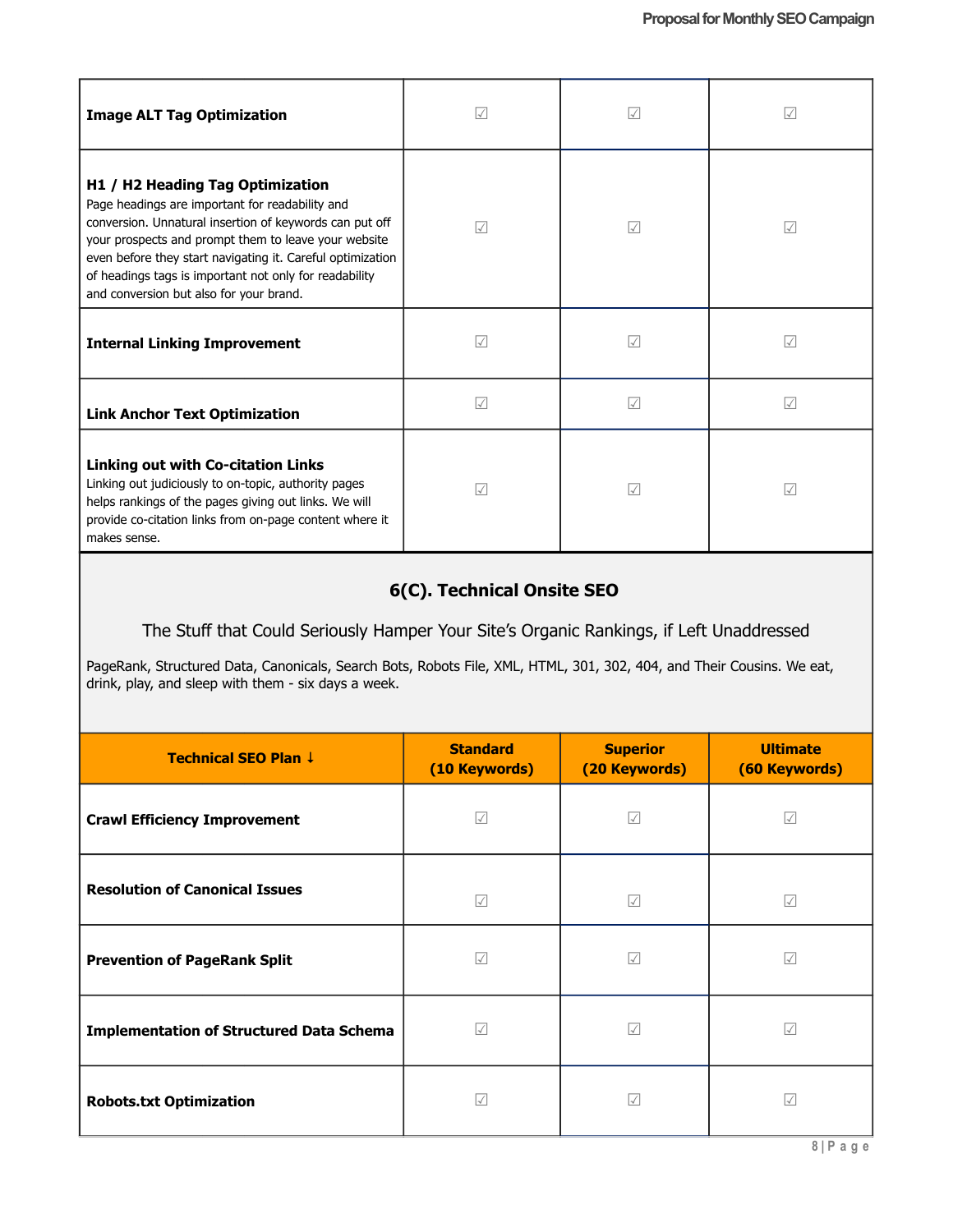| <b>XML Sitemap Creation and Submission</b>                                                                                                                                                                                                                                                                                                                                                                                                                                                                                                                                                                                                                             | $\sqrt{}$       | $\sqrt{}$ | $\sqrt{}$ |
|------------------------------------------------------------------------------------------------------------------------------------------------------------------------------------------------------------------------------------------------------------------------------------------------------------------------------------------------------------------------------------------------------------------------------------------------------------------------------------------------------------------------------------------------------------------------------------------------------------------------------------------------------------------------|-----------------|-----------|-----------|
| Search Results in Search Results - A No No<br>Google is against indexing of internal search results and<br>auto-generated pages in its index. We will make sure<br>this is taken care of.                                                                                                                                                                                                                                                                                                                                                                                                                                                                              | $\sqrt{}$       | $\sqrt{}$ | $\sqrt{}$ |
| <b>Recommendations for Page Speed</b><br><b>Improvement</b><br>Fast loading pages are important for better rankings,<br>but they are critical for user experience and conversion<br>of traffic into sales, as visitors abandon slow loading<br>pages leading to loss of traffic and eventually, potential<br>business opportunities.<br>Since slow speed of a website is a result of how it was<br>originally designed/coded, making fundamental changes<br>on it to improve its speed is beyond the scope of an<br>SEO project.<br>We will make recommendations for improving your<br>website's speed, which can be forwarded to web<br>developer for implementation. | $ \mathcal{A} $ | $\sqrt{}$ | $\sqrt{}$ |
|                                                                                                                                                                                                                                                                                                                                                                                                                                                                                                                                                                                                                                                                        |                 |           |           |

# **6(D). Removal of Onsite Spam**

# Negative Signals Give Bad Vibes to Search Engines

In the age of multiple spam filters and thousands of human reviewers, culling negative signals is critical for better search engine visibility. We will make sure your site is squeaky clean after we run it though our SEO machine.

| Culling the Spam $\downarrow$                                                                                                                                                                                                                                                                                                                            | <b>Standard</b><br>(10 Keywords) | <b>Superior</b><br>(20 Keywords) | <b>Ultimate</b><br>(60 Keywords) |
|----------------------------------------------------------------------------------------------------------------------------------------------------------------------------------------------------------------------------------------------------------------------------------------------------------------------------------------------------------|----------------------------------|----------------------------------|----------------------------------|
| <b>Detection and Removal of Spam</b><br>Onsite spam comes in many flavors: cloaking, hidden<br>text, single pixel links, boilerplate text, doorway pages,<br>sneaky redirects, auto-generated content, etc.<br>Sometimes it's intentional and sometimes it's not.<br>Whatever the reason for its existence, it needs to be<br>removed and we will do so. |                                  |                                  |                                  |
| <b>Offsite Optimization</b>                                                                                                                                                                                                                                                                                                                              |                                  |                                  |                                  |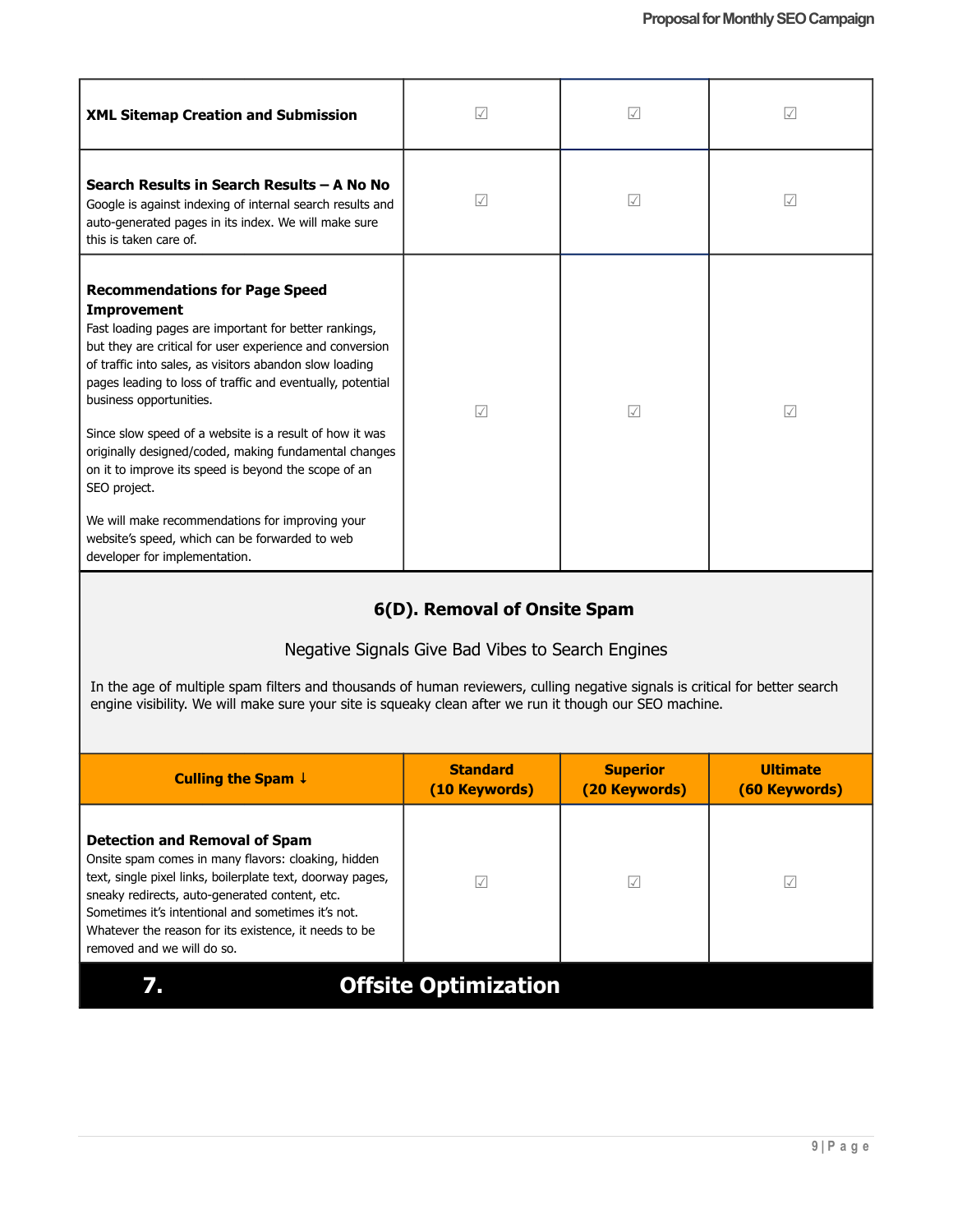# **7(A). Inbound Link Creation / Submissions**

100% Manual. No Automated Submissions.

Inbound links to your site will be built keeping Google's Penguin algorithm in mind. We make sure that a majority of links are built with non-commercial anchor text using your business' name, brand name, website name, website URL, bare URLs of internal pages. We also create links with generic anchor text such as "visit website", "click here" etc. to keep the link profile natural and not commit excesses such as commercial anchor text, site-wide links etc.

Your link building campaign will be run with a combination of target keywords in link anchor text and corresponding description for maximum impact. We also create links with bare URLs and non-keyword anchor text to make the link profile look natural. All link submissions are done gradually and in a staggered fashion to avoid tripping search engine filters.

|                                    | <b>Offsite SEO Plan ↓</b>                                                                                                                                                                                                                                                                                   | <b>Standard</b><br>(10 Keywords) | <b>Superior</b><br>(20 Keywords) | <b>Ultimate</b><br>(60 Keywords) |
|------------------------------------|-------------------------------------------------------------------------------------------------------------------------------------------------------------------------------------------------------------------------------------------------------------------------------------------------------------|----------------------------------|----------------------------------|----------------------------------|
|                                    | <b>Scope of Work</b>                                                                                                                                                                                                                                                                                        | <b>Submissions</b>               | <b>Submissions</b>               | <b>Submissions</b>               |
|                                    | <b>Niche Citations</b><br>Submission to niche directories<br>relevant to your business. Since<br>there are only a few niche<br>directories in any business<br>domain, these submissions stop<br>when your site has been<br>submitted to the maximum<br>available niche directories.                         | $\sqrt{ }$                       | $\sqrt{ }$                       | $\sqrt{ }$                       |
| <b>Citation</b><br><b>Building</b> | <b>National Citations</b><br>Submission to national<br>directories. Since there are only a<br>few national directories in any<br>country, these submissions will<br>stop when your site has been<br>submitted to the maximum<br>available national directories.                                             | $\sqrt{}$                        | $\sqrt{ }$                       | $\sqrt{}$                        |
|                                    | <b>Local Citations</b><br>Submission to online local<br>directories and yellow pages.<br>Since there are not a lot of local<br>directories and yellow pages,<br>these submissions stop when<br>your site has been submitted to<br>the maximum available local<br>directories in your city/county/<br>state. | 20                               | 25                               | 30                               |
| details.                           | <b>Inbound Links from Press Releases</b><br>See the "Reputation Enhancement with Optimized Press<br>Releases" section at the beginning of this table for                                                                                                                                                    | $ \mathcal{A} $                  | $\sqrt{}$                        | $\sqrt{}$                        |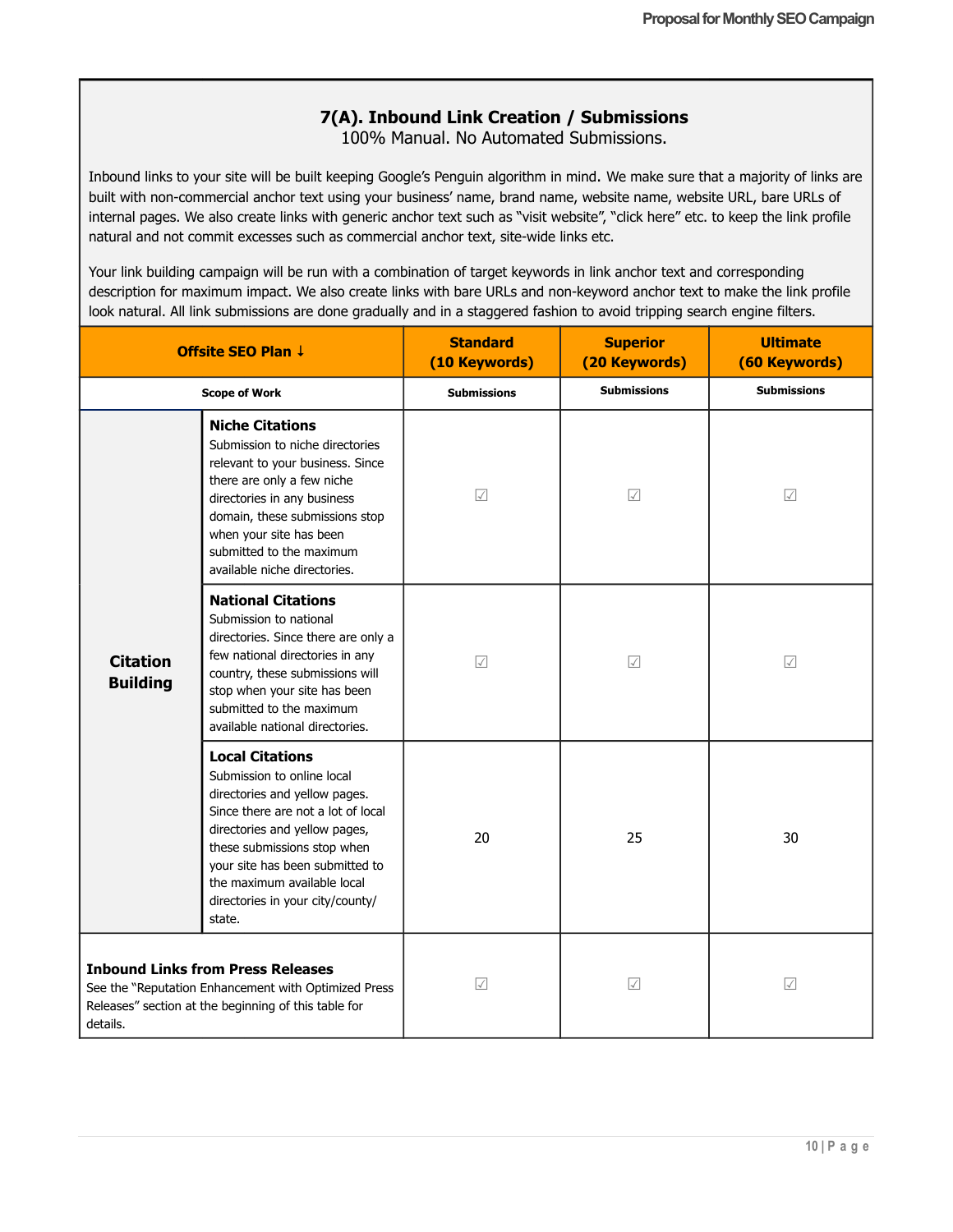| <b>Inbound Links from Guest Blogging</b><br>Guest blogging opportunities are *scarce*. We will<br>make every attempt to get links from guest posts by<br>publishing them on third-party blogs each month, but<br>there is no guarantee of success.                               | 2  | 4  | 6  |
|----------------------------------------------------------------------------------------------------------------------------------------------------------------------------------------------------------------------------------------------------------------------------------|----|----|----|
| <b>Inbound Links from Microblogs and other</b><br><b>Social Media Sites</b><br>Getting and keeping inbound links and onsite content<br>can sometimes be a challenge and we use social media<br>links to make sure important pages and inbound links<br>are indexed by Google.    | 10 | 20 | 30 |
| <b>Inbound Links from Article Marketing</b><br>From article directories, web 2.0 sites, or thirty-party<br>blogs.                                                                                                                                                                | 6  | 16 | 24 |
| <b>Inbound Links from Blog / RSS Directory</b><br><b>Submissions</b><br>Submission of your blog's RSS feed to blog and RSS<br>directories                                                                                                                                        | 6  | 8  | 10 |
| <b>Indirect Links from Social Bookmarking</b><br>Bookmarking of guest posts on social bookmarking<br>sites. Social Bookmarking link do not point to your<br>website, therefore these links are indirect or tier1 links.                                                          | 20 | 40 | 60 |
| Forum Profile Links (No forum posting)<br>Profile links from relevant forums in your niche. Since<br>there are not a lot of forums in a niche, these<br>submissions stop when the site has been submitted to<br>the maximum available forums relevant to your<br>business niche. | 10 | 15 | 20 |

# **7(B). Google Search Console Settings Optimization**

Google Search Console (GSC) is a free service offered by Google that helps website owners monitor and manage (to a limited extent) their site's presence in Google search results. We will use Google Search Console account of your website to understand how Google views your site and optimize its performance in search results. Please note that depending on the nature of your website some of the features listed in this section may not be required to be optimized.

| (10 Keywords) |
|---------------|
|---------------|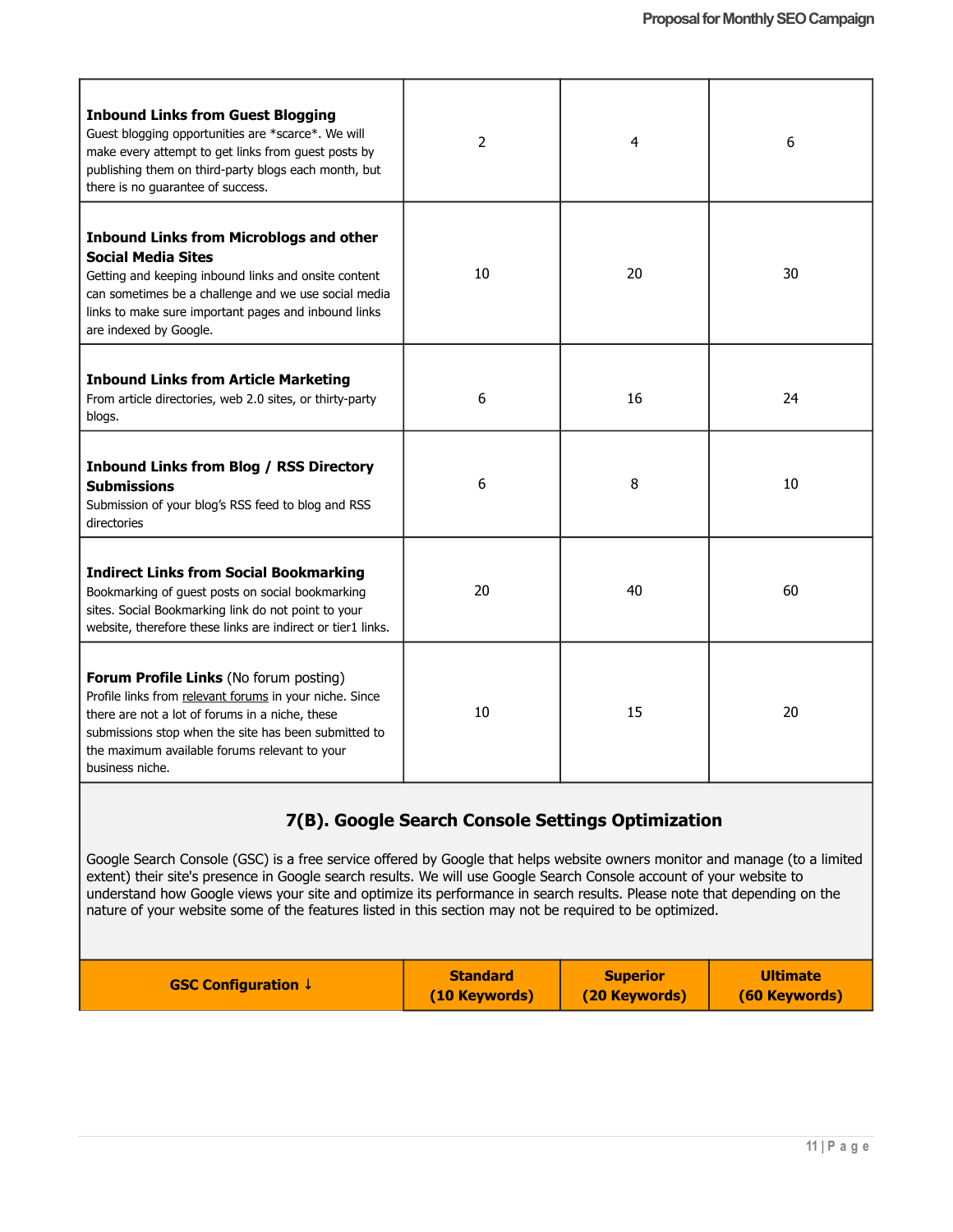| <b>Audience Targeting</b><br>If your target audience is<br>in a specific country<br>speaking a specific<br>language, we will make<br>sure that search results<br>display the relevant<br>language and country<br>version of your pages.                                                                                                                                                                                  | <b>Site-wide Targeting</b><br>We will configure your<br>Google Search Console<br>account to let Google<br>know the location of the<br>majority of your target<br>audience.                                                                                                                        | $\sqrt{\phantom{a}}$                     | $\sqrt{}$            | $\sqrt{}$            |
|--------------------------------------------------------------------------------------------------------------------------------------------------------------------------------------------------------------------------------------------------------------------------------------------------------------------------------------------------------------------------------------------------------------------------|---------------------------------------------------------------------------------------------------------------------------------------------------------------------------------------------------------------------------------------------------------------------------------------------------|------------------------------------------|----------------------|----------------------|
|                                                                                                                                                                                                                                                                                                                                                                                                                          | Page-level<br><b>Targeting</b><br>If your website serves<br>users from around the<br>world with content<br>translated or targeted to<br>users in a certain region,<br>we will make sure that<br>Google serve the correct<br>language or regional URL<br>of your website in its<br>search results. | $\sqrt{}$                                | $\sqrt{}$            | $\sqrt{}$            |
| <b>Fetch as Google</b>                                                                                                                                                                                                                                                                                                                                                                                                   |                                                                                                                                                                                                                                                                                                   | $\sqrt{}$                                | $\sqrt{}$            | $\sqrt{}$            |
| <b>Fixing Crawl Errors</b>                                                                                                                                                                                                                                                                                                                                                                                               |                                                                                                                                                                                                                                                                                                   | $\sqrt{\phantom{a}}$                     | $\sqrt{\phantom{a}}$ | $\sqrt{}$            |
| <b>URL Parameter Set Up</b>                                                                                                                                                                                                                                                                                                                                                                                              |                                                                                                                                                                                                                                                                                                   | $\sqrt{}$                                | $\sqrt{}$            | $\sqrt{}$            |
| <b>XML Sitemap Submission</b>                                                                                                                                                                                                                                                                                                                                                                                            |                                                                                                                                                                                                                                                                                                   | $\sqrt{2}$                               | $\sqrt{}$            | $\sqrt{}$            |
|                                                                                                                                                                                                                                                                                                                                                                                                                          | 7(C). Generation of Branded Search Query Volume                                                                                                                                                                                                                                                   |                                          |                      |                      |
| It's a well-known fact that Google prefers to rank<br>sites of big brands ahead of other sites. We will<br>increase branded search query volume for your<br>site to let Google know that your site isn't just<br>another site on the Internet. We do so by<br>manually searching Google for your site name,<br>product names, and branded keywords to steadily<br>increase branded search query volume for your<br>site. |                                                                                                                                                                                                                                                                                                   | $\sqrt{ }$                               | $\sqrt{ }$           | $\sqrt{ }$           |
|                                                                                                                                                                                                                                                                                                                                                                                                                          |                                                                                                                                                                                                                                                                                                   | 7(D). Pinging of Inbound Links to Google |                      |                      |
| We ping the inbound links to Google to get the<br>links indexed and counted for rankings.                                                                                                                                                                                                                                                                                                                                |                                                                                                                                                                                                                                                                                                   | $\sqrt{\phantom{a}}$                     | $\sqrt{\phantom{a}}$ | $\sqrt{\phantom{a}}$ |
| 7(E). Recommendation Regarding Domain Time to Expiration                                                                                                                                                                                                                                                                                                                                                                 |                                                                                                                                                                                                                                                                                                   |                                          |                      |                      |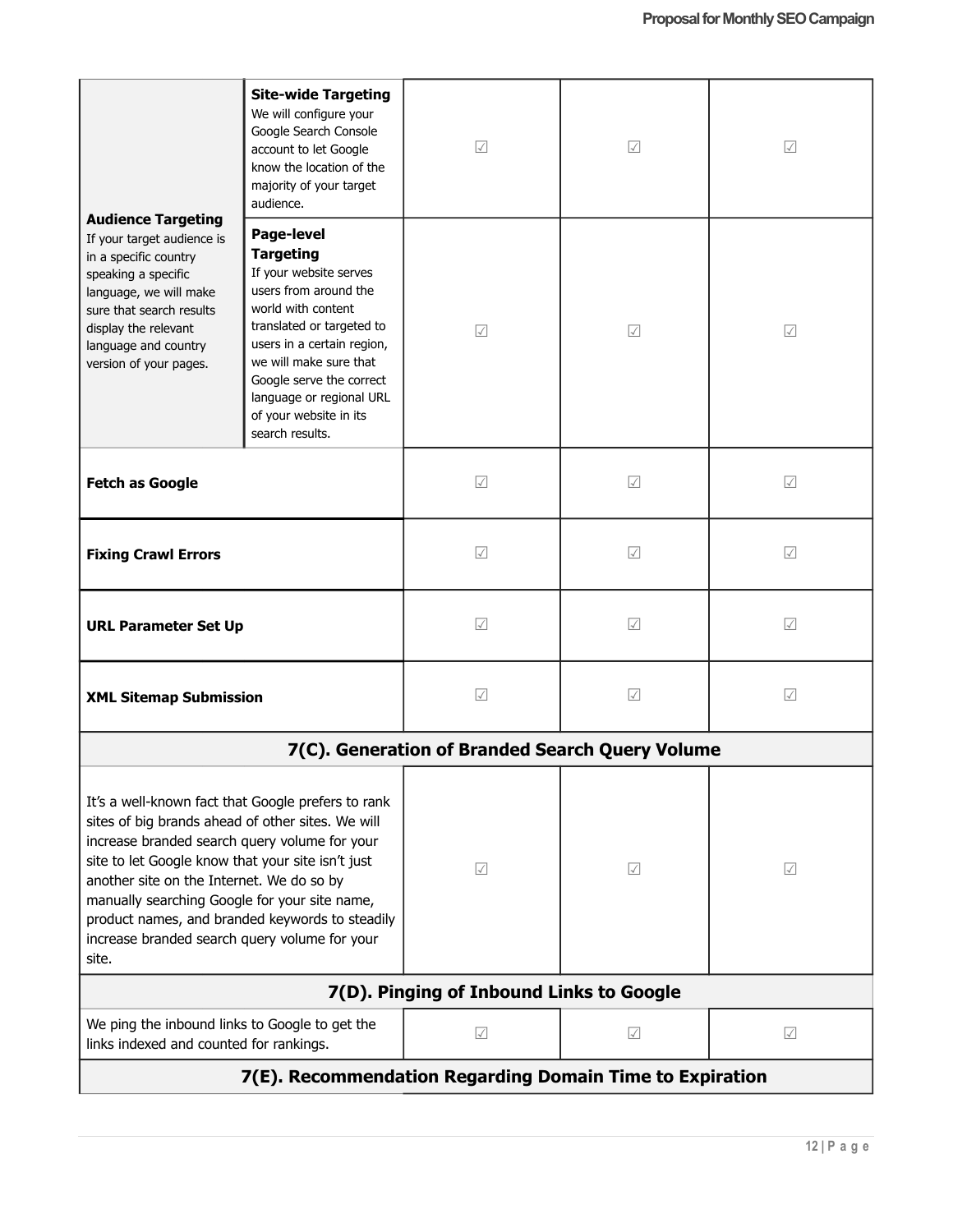| We will make recommendation regarding your<br>domain's time to expiration.                                                                                                                       | $\sqrt{}$                                | $\sqrt{}$                        | $\sqrt{\phantom{a}}$             |  |  |
|--------------------------------------------------------------------------------------------------------------------------------------------------------------------------------------------------|------------------------------------------|----------------------------------|----------------------------------|--|--|
| <b>Local SEO</b><br>8.<br>8(A). Onsite Optimization for Local SEO                                                                                                                                |                                          |                                  |                                  |  |  |
| Local SEO Plan ↓                                                                                                                                                                                 | <b>Standard</b><br>(10 Keywords)         | <b>Superior</b><br>(20 Keywords) | <b>Ultimate</b><br>(60 Keywords) |  |  |
| <b>KML File</b><br>We will create and upload a Keyhole Markup Language<br>or KML file for your website.                                                                                          | $\sqrt{}$                                | $ \mathcal{A} $                  | $\sqrt{}$                        |  |  |
| <b>Geo Sitemap</b><br>We will create and upload a geo sitemap for your site<br>and submit it to Google Search Console as well.                                                                   | $\sqrt{\phantom{a}}$                     | $\sqrt{}$                        | $\sqrt{\phantom{a}}$             |  |  |
| <b>NAP</b><br>Name.Address.Phone. In the footer and on Contact Us<br>page using schema.org's structured data format.                                                                             | $\sqrt{}$                                | $\sqrt{}$                        | $\sqrt{}$                        |  |  |
|                                                                                                                                                                                                  | 8(B). Offsite Optimization for Local SEO |                                  |                                  |  |  |
| <b>Google My Business</b><br>We will optimize your 'Google My Business' listing to<br>make sure you get the best results from this Google<br>service.                                            | $\sqrt{}$                                | $ \mathcal{A} $                  | $\sqrt{}$                        |  |  |
| <b>Bing Places for Business</b><br>We will optimize your Bing Places listing to make sure<br>you get the best results from your Bing Places listing.                                             | $\sqrt{\phantom{a}}$                     | $\sqrt{ }$                       | $\sqrt{ }$                       |  |  |
| <b>Citation Building</b><br>Creation of citations from niche, local, and national<br>directories. For details, see Citation Building sub-section<br>of the Offsite SEO section of this proposal. | $\sqrt{ }$                               | $\sqrt{ }$                       | $\sqrt{ }$                       |  |  |
| 9.                                                                                                                                                                                               | <b>Google Analytics Dashboards</b>       |                                  |                                  |  |  |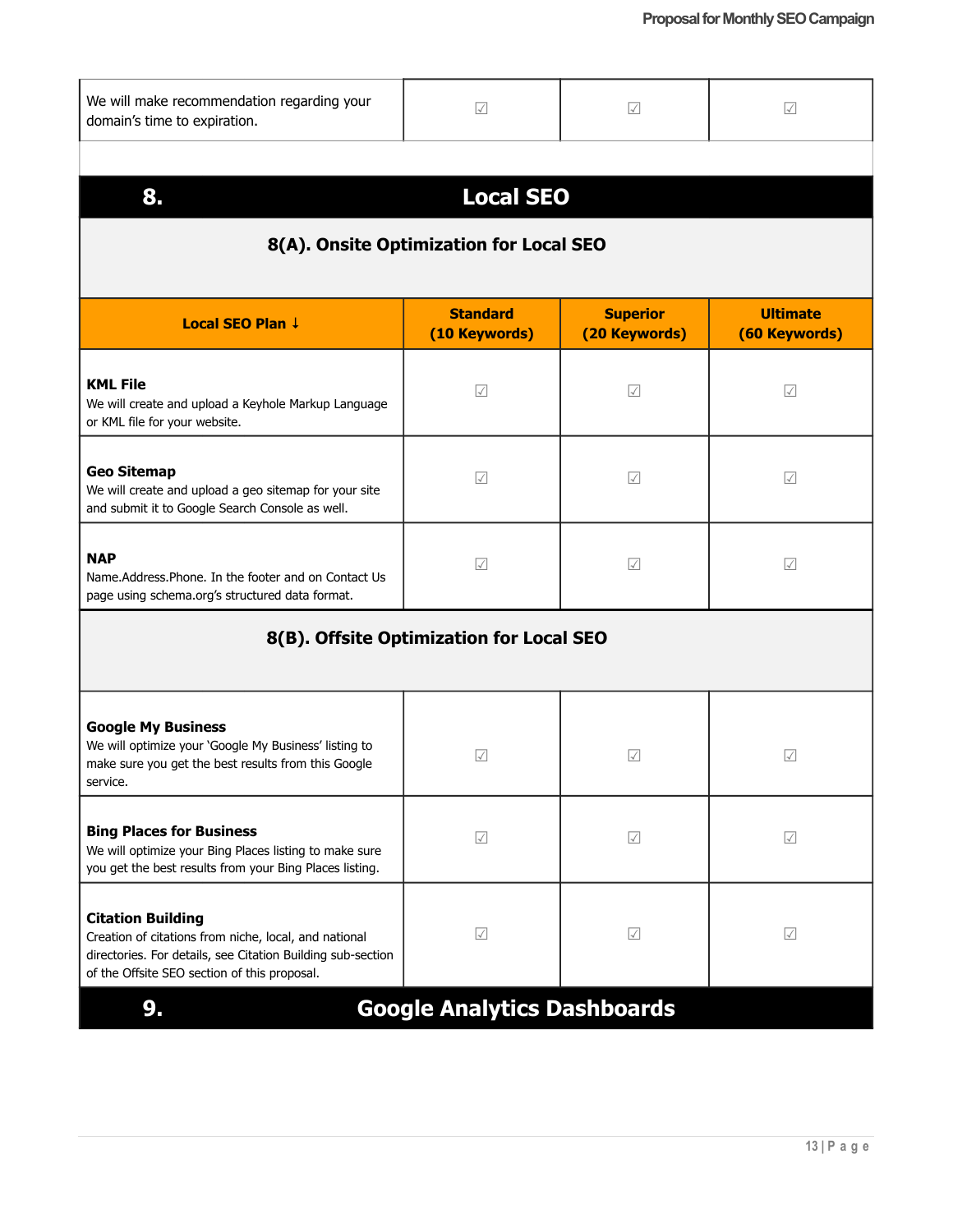# "What Gets Measured, Gets Managed" - Peter Drucker

We know, you kind of hate to lose you way trying to find meaningful data in Google Analytics. We too occasionally find ourselves in the same boat and know from experience that finding the data that matters can be a herculean task and a frustrating experience.

There are better things to do in life than banging your head against the Great Wall of Google Analytics.

To eliminate the hassles and the time lost in Google Analytics maze, we will create up to **nine dashboards displaying the vital statistics of your website's traffic** within two clicks of your handy mouse. We are sure you would love us…sorry… the dashboards.

| Creating these dashboards takes hours and we are happy to slug it out for you. |  |
|--------------------------------------------------------------------------------|--|
|                                                                                |  |

| <b>Analytics Setup ↓</b>                                                                                                                                                                                                                                                                                                                                                                                                                                                          | <b>Standard</b><br>(10 Keywords) | <b>Superior</b><br>(20 Keywords) | <b>Ultimate</b><br>(60 Keywords) |  |
|-----------------------------------------------------------------------------------------------------------------------------------------------------------------------------------------------------------------------------------------------------------------------------------------------------------------------------------------------------------------------------------------------------------------------------------------------------------------------------------|----------------------------------|----------------------------------|----------------------------------|--|
| <b>Traffic Dashboards in Google Analytics</b>                                                                                                                                                                                                                                                                                                                                                                                                                                     |                                  |                                  |                                  |  |
| <b>Organic Traffic Dashboard</b><br>Details of traffic from Google, Bing and search engine.<br>Number of visitors from search engines, goal<br>completion, conversion rate for organic traffic,<br>conversion value from organic traffic, page loads per<br>session, average time per visit, organic traffic by<br>keyword, by source/medium, by landing page, country,<br>city, and by device type (desktop, mobile and tablet).                                                 | $\sqrt{}$                        | $\sqrt{}$                        | $\sqrt{ }$                       |  |
| Social Media Traffic Dashboard<br>Analyze the traffic to your site from social media.<br>Number of visitors from social networks, new visitor<br>acquisition from social media, traffic by social network,<br>goal completions, conversion rate for social traffic,<br>conversion value of social traffic, page loads per<br>session, average time per visit from social media, top<br>landing pages, social traffic by country and city, and<br>most shared content.             | $\sqrt{ }$                       | $\sqrt{}$                        | $\sqrt{}$                        |  |
| <b>Mobile Traffic Dashboard</b><br>Twelve widgets with smartphone and tablet traffic<br>metrics such as traffic from mobile devices, traffic by<br>device model (iPhone, iPad, Samsung Galaxy Note etc.),<br>goal completion, conversion rate and conversion value<br>from mobiles and tablets, page loads and average time<br>per visit of mobile users. Also shown are mobile visitors<br>by country. Two donut charts showing total and organic<br>traffic by device category. | $\sqrt{ }$                       | $\sqrt{}$                        | $\sqrt{ }$                       |  |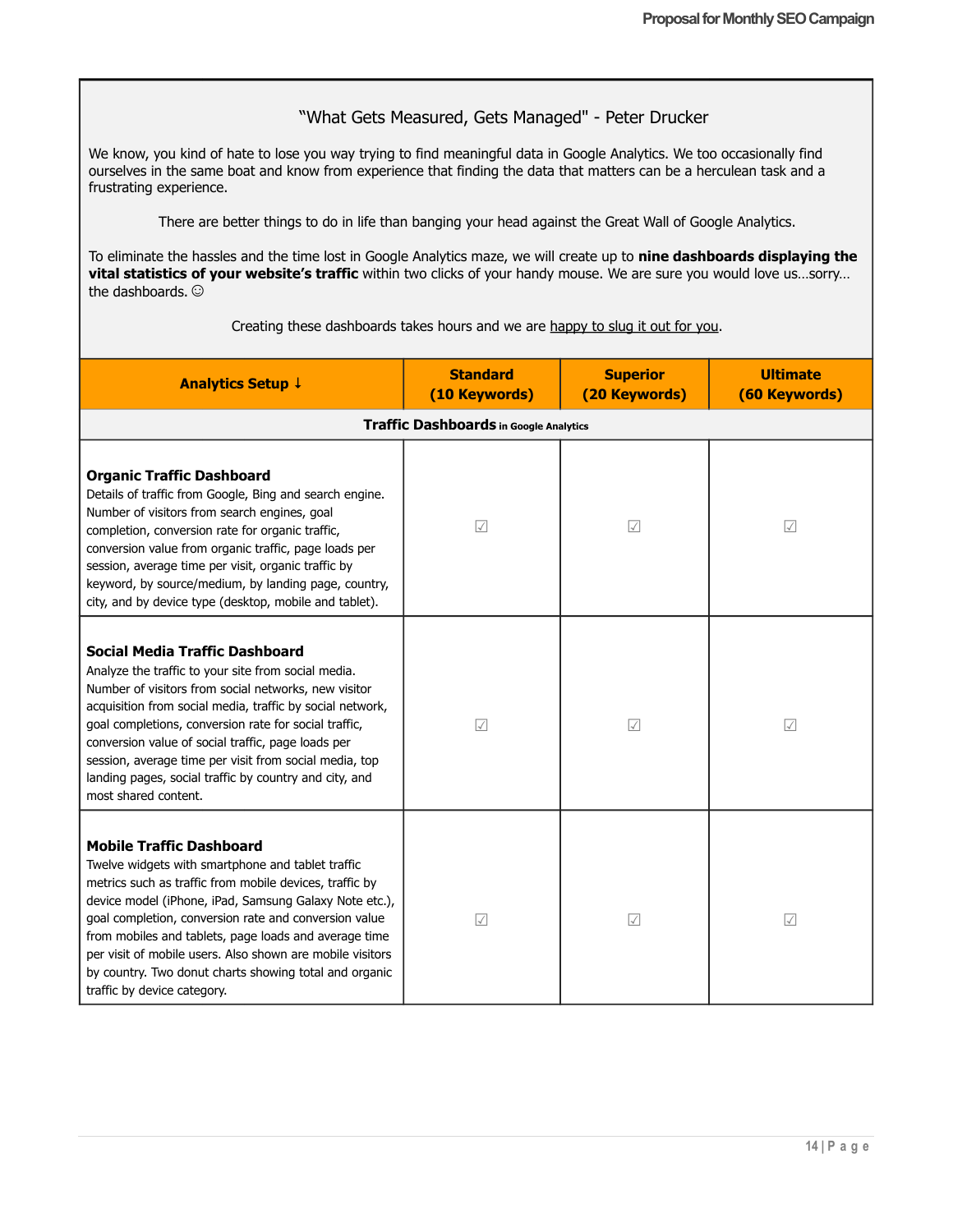| <b>Referral Traffic Dashboard</b><br>Visitors from your links on other sites on the internet.<br>Find out number of visitors from referral traffic, goal<br>completions, conversion rate for referral traffic,<br>conversion value of referral traffic, page loads per<br>session, average time per visit, top ten websites<br>sending referral traffic, top ten webpages sending<br>referral traffic. Get referral traffic data for the top ten<br>cities and countries. | $\sqrt{}$                                             | $\sqrt{}$       | $\sqrt{ }$ |  |
|---------------------------------------------------------------------------------------------------------------------------------------------------------------------------------------------------------------------------------------------------------------------------------------------------------------------------------------------------------------------------------------------------------------------------------------------------------------------------|-------------------------------------------------------|-----------------|------------|--|
| <b>Direct Traffic Dashboard</b><br>Direct site visitors are most probably your fans.<br>Understand how they interact with your site with<br>metrics such as number of visitors, user type (new vs<br>returning) goal completions, conversion rate, conversion<br>value, page loads per session, average time per visit,<br>direct traffic by country and city, and by device<br>(desktop, mobile and tablet).                                                             | $\sqrt{}$                                             | $\mathcal{A}$   | $\sqrt{ }$ |  |
|                                                                                                                                                                                                                                                                                                                                                                                                                                                                           | <b>Content Analysis Dashboard in Google Analytics</b> |                 |            |  |
| <b>Content Analysis Dashboard</b><br>Know the content that performs better in terms of page<br>views, visits etc. Find out which countries and cities<br>your content is popular in. The dashboard also lets you<br>know average time and bounce rate for top content and<br>also top landing and exit pages. Also find out content<br>views and average time on page by traffic source -<br>organic, social, referral, and direct.                                       |                                                       | $ \mathcal{A} $ | $\sqrt{ }$ |  |
| Visitor Behavior Dashboard in Google Analytics                                                                                                                                                                                                                                                                                                                                                                                                                            |                                                       |                 |            |  |
| <b>Behavior Analysis Dashboard</b><br>This dashboard reveals visitor behavior on your site.<br>From average time spent on pages from each traffic<br>source, to bounce rate by traffic sources, and visitor<br>engagement by device to the most engaging traffic<br>sources. There are seven widgets on this dashboard.                                                                                                                                                   |                                                       |                 | $\sqrt{}$  |  |
| Visitor Profile Dashboard in Google Analytics                                                                                                                                                                                                                                                                                                                                                                                                                             |                                                       |                 |            |  |
| Know Thy Visitor - Visitor Profile<br><b>Dashboard</b><br>Your website's traffic segmented by age, gender, county,<br>city, device, mobile models, affinity etc. Eleven metrics<br>in all.                                                                                                                                                                                                                                                                                |                                                       | $\sqrt{}$       | $\sqrt{ }$ |  |
| Gender Insights Dashboard in Google Analytics                                                                                                                                                                                                                                                                                                                                                                                                                             |                                                       |                 |            |  |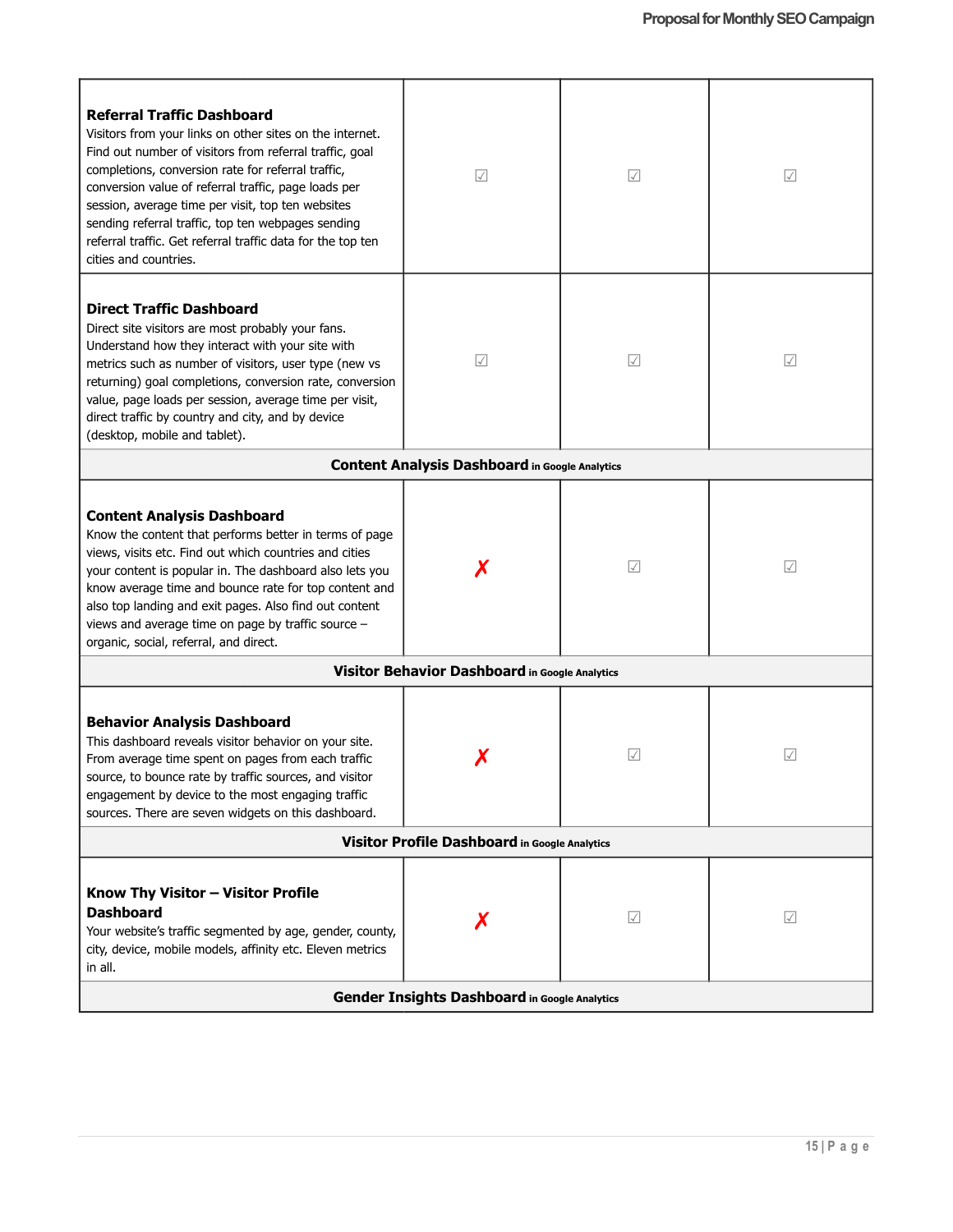

| <b>Security Drill ↓</b>                                                                                                                                                                                                                                                                                                                                           | <b>Standard</b><br>(10 Keywords) | <b>Superior</b><br>(20 Keywords) | <b>Ultimate</b><br>(60 Keywords) |
|-------------------------------------------------------------------------------------------------------------------------------------------------------------------------------------------------------------------------------------------------------------------------------------------------------------------------------------------------------------------|----------------------------------|----------------------------------|----------------------------------|
| <b>Security Audit</b><br>We will audit your website to find out if the site was<br>hacked.                                                                                                                                                                                                                                                                        | $\sim$                           | $\checkmark$                     | $\sqrt{}$                        |
| <b>Malware Removal</b><br>If the site is found to be hacked, we will try to remove<br>the malicious code from the site. Please note that we<br>are not security experts, therefore sometimes we are<br>unable to remove the compromised code. In that case,<br>we would recommend hiring an expert web developer<br>or security expert to take care of the issue. | $\sqrt{}$                        | $\sqrt{}$                        | $\sqrt{}$                        |
| <b>Filing Request for Review</b><br>Once malware has been removed, we will request a<br>review of the site by Google and Bing to get the<br>warning label dropped.                                                                                                                                                                                                | $\sqrt{}$                        | $\checkmark$                     | $\sqrt{}$                        |
|                                                                                                                                                                                                                                                                                                                                                                   | <b>Video SEO</b>                 |                                  |                                  |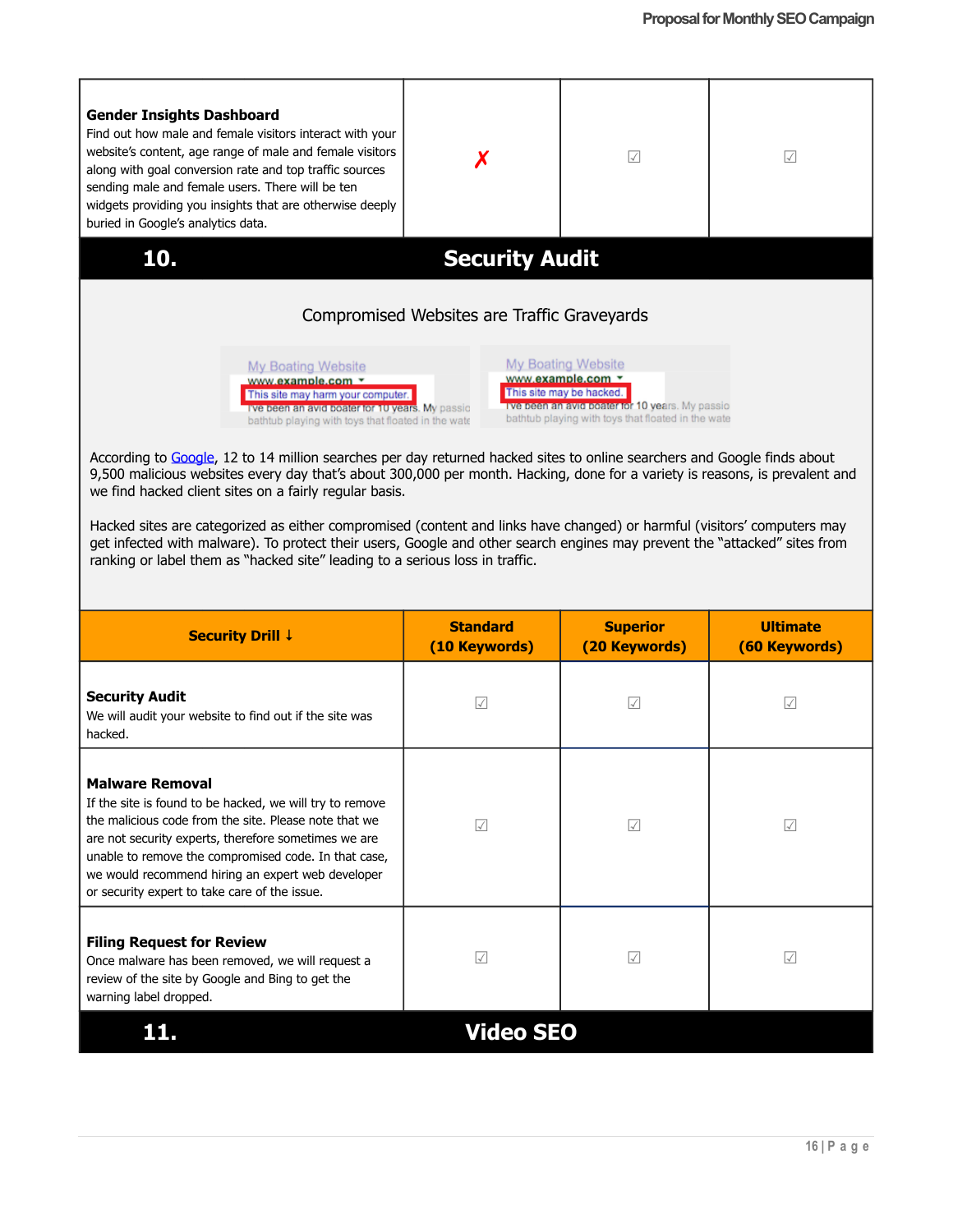#### For Self and Third-Party Hosted Videos

Videos continue to flourish on the internet and are a very important tool for effective communication with prospects.

But, here is the problem.

Search engines bots can't watch, listen to, or understand the contents of videos to rank them high. They need help and we are happy to help with our video SEO expertise.

| Video SEO Plan ↓                                                                                                                                                                                                                                                  | <b>Standard</b><br>(10 Keywords) | <b>Superior</b><br>(20 Keywords) | <b>Ultimate</b><br>(60 Keywords) |
|-------------------------------------------------------------------------------------------------------------------------------------------------------------------------------------------------------------------------------------------------------------------|----------------------------------|----------------------------------|----------------------------------|
| <b>Optimization of Pages with Embedded</b><br><b>Videos</b><br>Х<br>Helps in returning search results that lead people to<br>watch the video on your website rather than YouTube.<br>Improves the visual appearance of your SERP listing<br>with video thumbnail. |                                  | $ \mathcal{A} $                  | $\sqrt{2}$                       |
| <b>YouTube Video Optimization</b><br>Optimization of videos hosted on your YouTube channel<br>or other third-party video hosting services. Improves<br>rankings of videos in Google as well as YouTube's native<br>search results.                                |                                  | $\sqrt{}$                        | $\sqrt{}$                        |
| <b>Video Sitemap Creation</b><br>Done for self-hosted as well as for videos hosted on<br>third-party services such as YouTube, Wistia, or Vimeo.                                                                                                                  |                                  | $ \mathcal{A} $                  | $\sqrt{2}$                       |
| <b>Video Sitemap Submission</b><br>We will let the location of your videos be known to<br>search engines using Google Search Console and Bing<br>Webmaster Tools accounts of your site.                                                                           |                                  | $ \mathcal{A} $                  | $\sqrt{}$                        |
| Rich Snippet Markup or Structured Data for<br><b>Videos</b><br>We will add structured data markup to your videos if<br>CMS of your website allows implementation of markups.                                                                                      |                                  | $ \mathcal{A} $                  | $\sqrt{2}$                       |
| 12.                                                                                                                                                                                                                                                               | <b>Link Audit</b>                |                                  |                                  |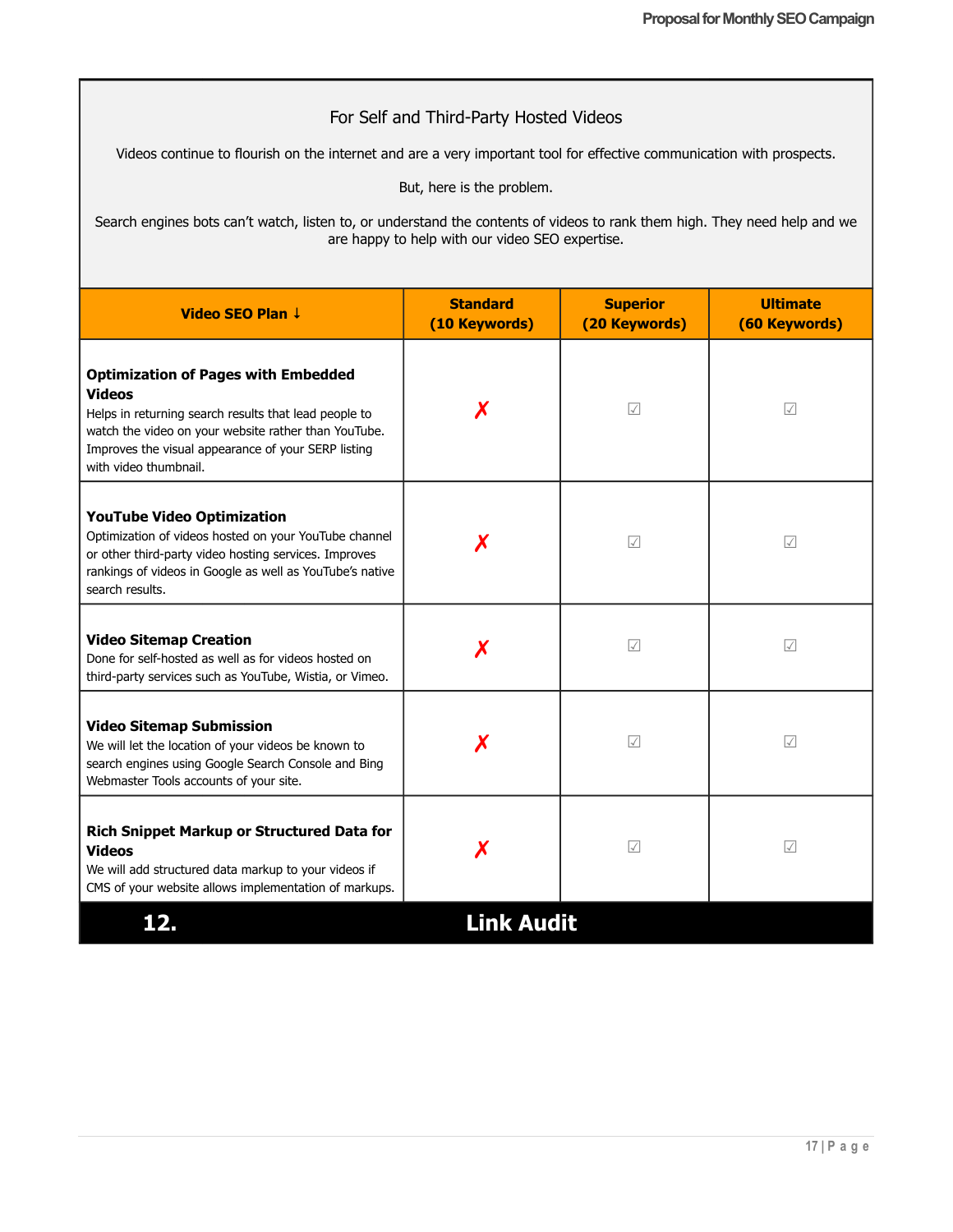#### For Staying in the Good Books of Google's Penguin Algorithm.

Almost no one feared the aquatic, flightless bird from southern hemisphere until April 2012 when Google launched the Penguin algorithm to curb the aggressive link spam aimed at manipulating search results. Now, it's the most dreaded bird, at least in the search industry.

Staying clear of Penguin's clutches is critical, as Penguin sinks rankings like they never existed. The only way to do so is to audit inbound links on a regular basis and disavow the links that are likely to invite Penguin's wrath.

We look at 15 qualitative and quantitative metrics when auditing inbound links to decide which links to disavow and which to continue embracing.

| <b>Protection from Penguin ↓</b>                                                                                                                                                                                                                                                                                               | <b>Standard</b><br>(10 Keywords) | <b>Superior</b><br>(20 Keywords) | <b>Ultimate</b><br>(60 Keywords) |
|--------------------------------------------------------------------------------------------------------------------------------------------------------------------------------------------------------------------------------------------------------------------------------------------------------------------------------|----------------------------------|----------------------------------|----------------------------------|
| <b>Link Audit for Penguin Compliance</b><br>Comprehensive audit of your site's link profile to avoid<br>any existing or potential problems that may trip<br>Google's Penguin algorithm and hurt the site's rankings.<br>Link audit starts from the second month of the<br>campaign and is done once in three months during the |                                  | $\sqrt{}$                        |                                  |
| course of SEO campaign.                                                                                                                                                                                                                                                                                                        |                                  |                                  |                                  |
|                                                                                                                                                                                                                                                                                                                                | <b>Mobile SEO</b>                |                                  |                                  |

#### Mobile is the New Black

"More [Google](http://adwords.blogspot.in/2015/05/building-for-next-moment.html) searches take place on mobile devices than on computers in 10 countries including the US and Japan": Google

Please note that mobile SEO can be done only on responsive websites or on mobile sites that load on dedicated subdomains such as m.yourwebsite.com. If your site isn't mobile friendly yet, we recommend you work with your web designer to make it so, ASAP.

| Mobile SEO Plan $\downarrow$                                                                                                                                                                              | <b>Standard</b><br>(10 Keywords) | <b>Superior</b><br>(20 Keywords) | <b>Ultimate</b><br>(60 Keywords) |
|-----------------------------------------------------------------------------------------------------------------------------------------------------------------------------------------------------------|----------------------------------|----------------------------------|----------------------------------|
| <b>Mobile Friendly Test</b><br>A through check to see if you site is mobile friendly. If it<br>is then to what extent and what else needs to be done<br>to make it perform even better on mobile devices. | $\sqrt{}$                        | $\sqrt{}$                        |                                  |
| <b>Finding and Fixing Crawl Errors</b><br>We will make sure that search smartphone bots are able<br>to efficiently crawl and index your responsive or mobile<br>site.                                     |                                  | $\sqrt{}$                        |                                  |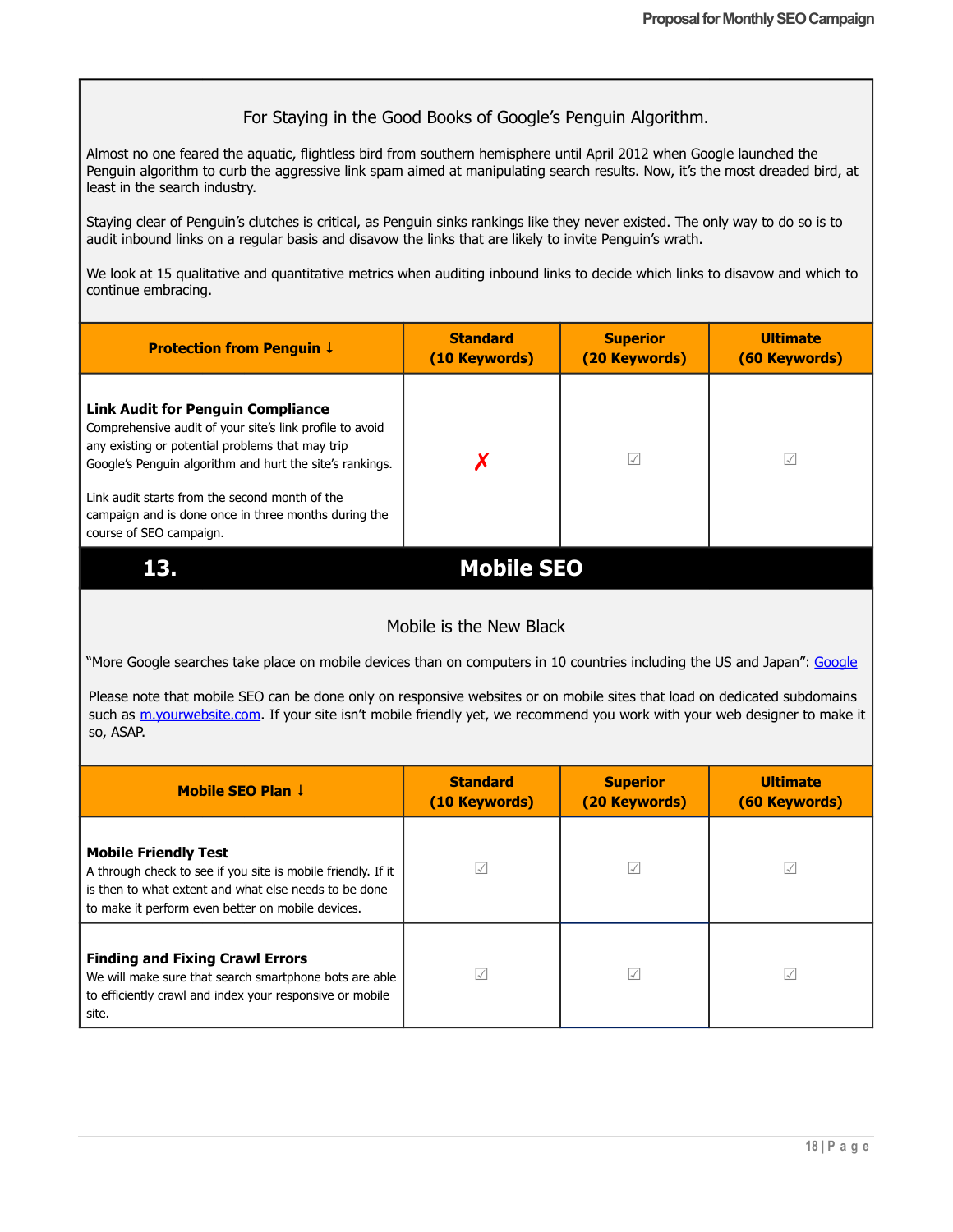| <b>Making Resources Available to Search</b><br><b>Engines</b><br>If CSS and JavaScripts are blocked, we will make them<br>available to search engines' smartphone bots to help<br>them better understand your website and render<br>suitable pages in the desktop and mobile search results.                                        | $\sqrt{\phantom{a}}$ | $\sqrt{}$ | $\sqrt{}$  |  |  |
|-------------------------------------------------------------------------------------------------------------------------------------------------------------------------------------------------------------------------------------------------------------------------------------------------------------------------------------|----------------------|-----------|------------|--|--|
| <b>Robots.txt Optimization for Mobile SEO</b><br>Required for dedicated mobile sites. We will optimize<br>the robots.txt file of your mobile website for improving<br>the site's crawl efficiency.                                                                                                                                  | $\sqrt{}$            | $\sqrt{}$ | $\sqrt{ }$ |  |  |
| <b>Fixing Faulty Redirects</b><br>If your desktop site, when accessed from mobiles, isn't<br>properly redirecting mobile users to relevant pages on<br>the mobile site, we will fix the problem.                                                                                                                                    | $\sqrt{}$            | $\sqrt{}$ | $\sqrt{ }$ |  |  |
| <b>Mobile Sitemap Creation</b><br>Required for dedicated mobile sites. if your site has a<br>specially formatted version designed for mobile devices,<br>we will create a separate mobile sitemap to allow<br>search engines to better serve search requests from<br>mobile devices and lead mobile users to your website<br>pages. | $\sqrt{2}$           | $\sqrt{}$ | $\sqrt{}$  |  |  |
| <b>Mobile Sitemap Submission</b><br>Required for dedicated mobile sites. We will submit XML<br>sitemap for your mobile site Google Search Console and<br>Bing Webmaster Tools.                                                                                                                                                      | $\sqrt{}$            | $\sqrt{}$ | $\sqrt{}$  |  |  |
| 14.                                                                                                                                                                                                                                                                                                                                 | <b>Deliverables</b>  |           |            |  |  |
| A Monthly Report Card of How We Did on Your SEO Campaign                                                                                                                                                                                                                                                                            |                      |           |            |  |  |
| <b>Ranking Report</b><br>Showing rankings of your target keywords in Google<br>and Bing. The report will include the latest and<br>historical rankings since the beginning of the campaign.                                                                                                                                         | $\sqrt{}$            | $\sqrt{}$ | $\sqrt{}$  |  |  |
| <b>Link Building Report</b><br>A detailed report of the inbound links created and<br>submitted for your website during the last 30 days of<br>your SEO campaign.                                                                                                                                                                    | $\sqrt{2}$           | $\sqrt{}$ | $\sqrt{}$  |  |  |
| <b>SEO Campaign Fee</b>                                                                                                                                                                                                                                                                                                             |                      |           |            |  |  |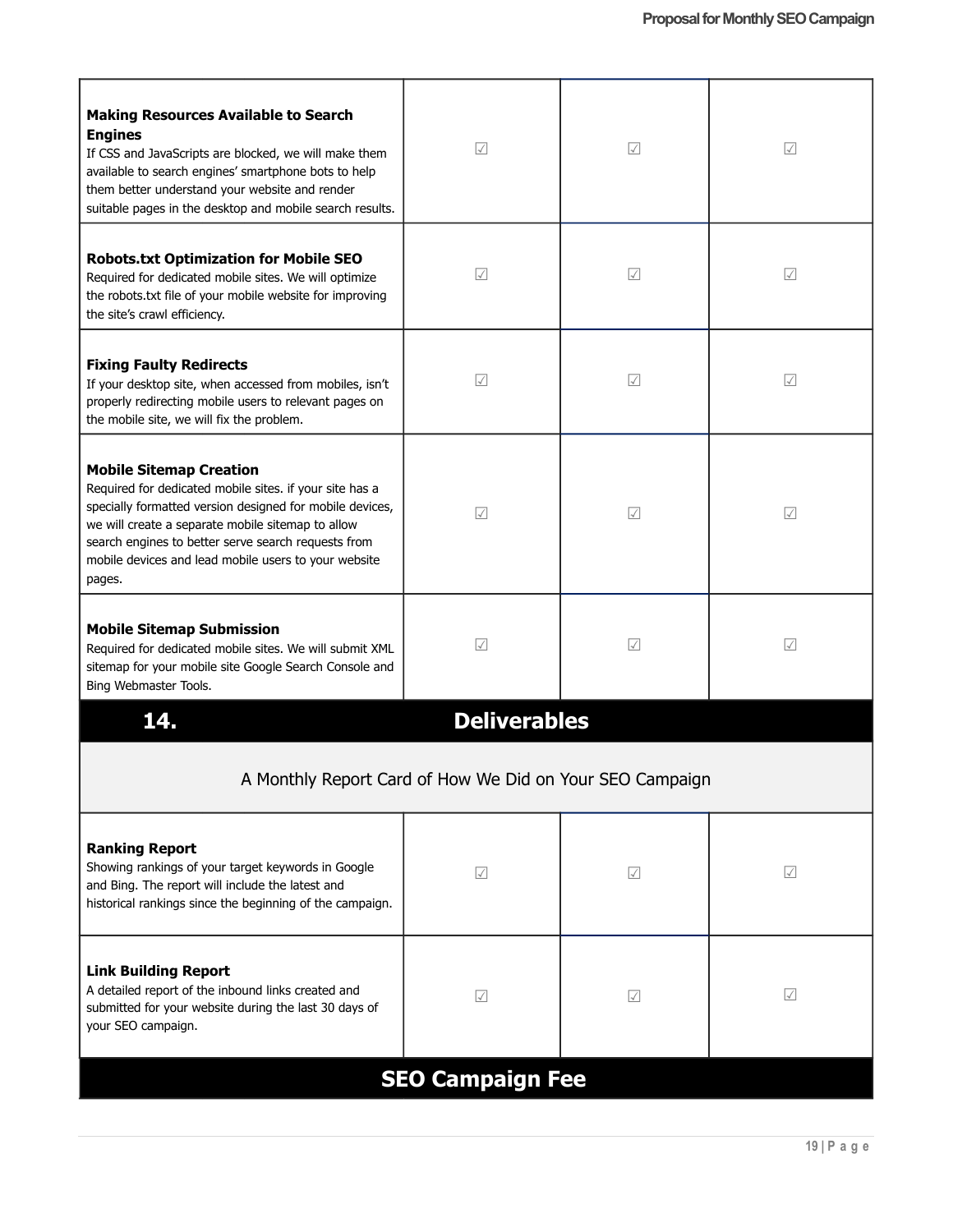| Fee Details $\downarrow$                          | <b>Standard</b><br>(10 Keywords) | <b>Superior</b><br>(20 Keywords) | <b>Ultimate</b><br>(60 Keywords) |  |  |
|---------------------------------------------------|----------------------------------|----------------------------------|----------------------------------|--|--|
| <b>Monthly Fee</b>                                |                                  |                                  |                                  |  |  |
| No Hidden Fees. No Billing Surprises ©            |                                  |                                  |                                  |  |  |
| <b>Number of Target Keywords</b>                  | 60<br>10<br>20                   |                                  |                                  |  |  |
| <b>Optimization Plan <math>\rightarrow</math></b> | <b>Standard</b>                  | <b>Superior</b>                  | <b>Ultimate</b>                  |  |  |

#### **Fixed-rate Pricing:**

We work only on fixed-rate basis. We do not work on an hourly basis. In our experience, fixed-rate pricing provides the greatest value and peace of mind to our clients, as it eliminates billing surprises and resulting bitterness.

#### **Payment Terms:**

Project escrow needs to be funded before the start of each month's SEO campaign.

#### **Payment Schedule:**

Full payment is due before the start of the campaign at the start of each month's campaign.

Thank you very much for going through the proposal. Should you have questions, please feel free to ask. I promise an honest response.

Dedicated to helping you win more business from organic search rankings,

- X3 MKTG, LLC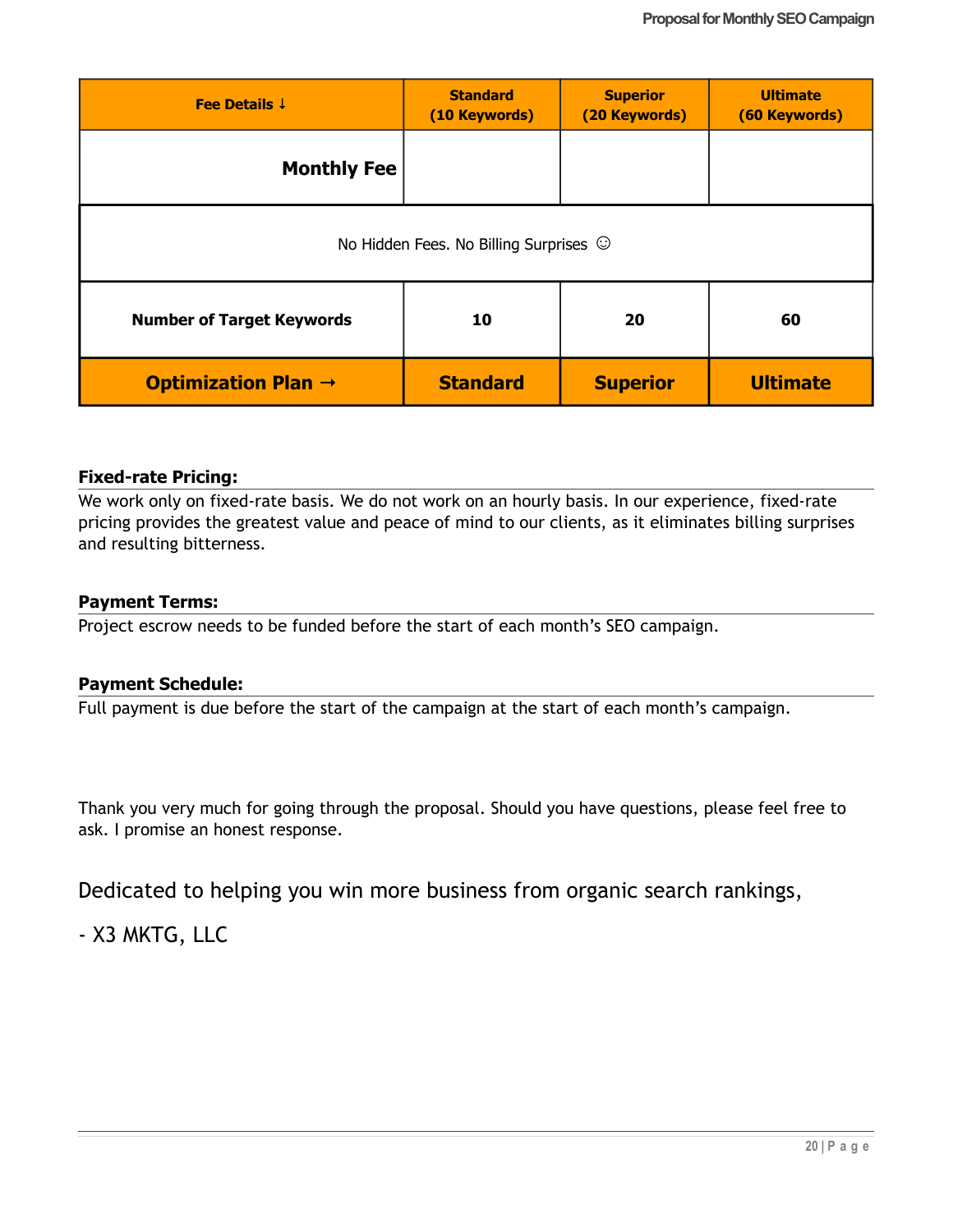# **##Important Notes – Please Read**

- **Each SEO Package mentioned above is for one website only. These Packages cannot be shared** between multiple websites.
- The bonuses above are offered on take-it-or-leave-it basis. If bonuses are not availed by you or can't be delivered due to technical or unforeseen reasons despite our best efforts, they cannot be converted into other services of equal, lower or higher value.
- On-page SEO changes are made on target landing pages to be optimized for high rankings in Google.
- We prefer to make on-page SEO changes ourselves and do so for about 95% of sites we optimize. However, in some cases, due to our unfamiliarity with the technology of a website or complexity of the website's code, we prefer not to implement on-SEO by ourselves and request the clients that the changes be made by the developers of the site to avoid complications. We will write a detailed on-page SEO Plan (with clear instructions) to help developers implement on-page SEO changes.
- Changing target keywords is allowed, but the keywords can't be changed mid-way through a monthly campaign, as that essentially means restarting the campaign for the new keywords. There will an additional set-up fee of \$100 if keywords are changed mid-way through the monthly campaigns. However, no additional fee will be changed if a Package is upgraded to target more keywords. Downgrading a Package and changing keywords mid-way through the monthly campaign will also incur an additional fee of US\$100.
	- o *"mid-way" is defined as 5 days from the date of start of the monthly campaign. For example, if a monthly campaign starts on 5th of each month, keywords can't be changed after 9th of the month. Changing the keywords after 9th would incur an additional fee of US\$100.*
- This proposal is for improving rankings of keywords in Google's organic results. These efforts are also likely to improve the rankings of the site in Google Maps.

#### **More Details on Off-site SEO or Link Building Work**

#### **Link Building Process and Quality:**

Link building campaign is run with a combination of target keyword in link anchor text and corresponding description for maximum impact. We also create links with bare URLs and nonkeyworded anchor text to make the link profile look natural to Google. All link submissions are done gradually and in a staggered fashion to avoid tripping search engine filters.

Unlike typical link building services that resort to mass linking to impress their clients into paying more, we place emphasis on factors such as link velocity, link acceleration, diversity of link anchor text, deep link ratio along with link description surrounding the links. In short, we do 'clinical' link building than 'mass' linking, as mass linking can hurt a site's ranking by tripping spam filters. We have helped several sites (victims of mass linking) rank better by actually deleting or disavowing links!

#### **Link Building Criteria:**